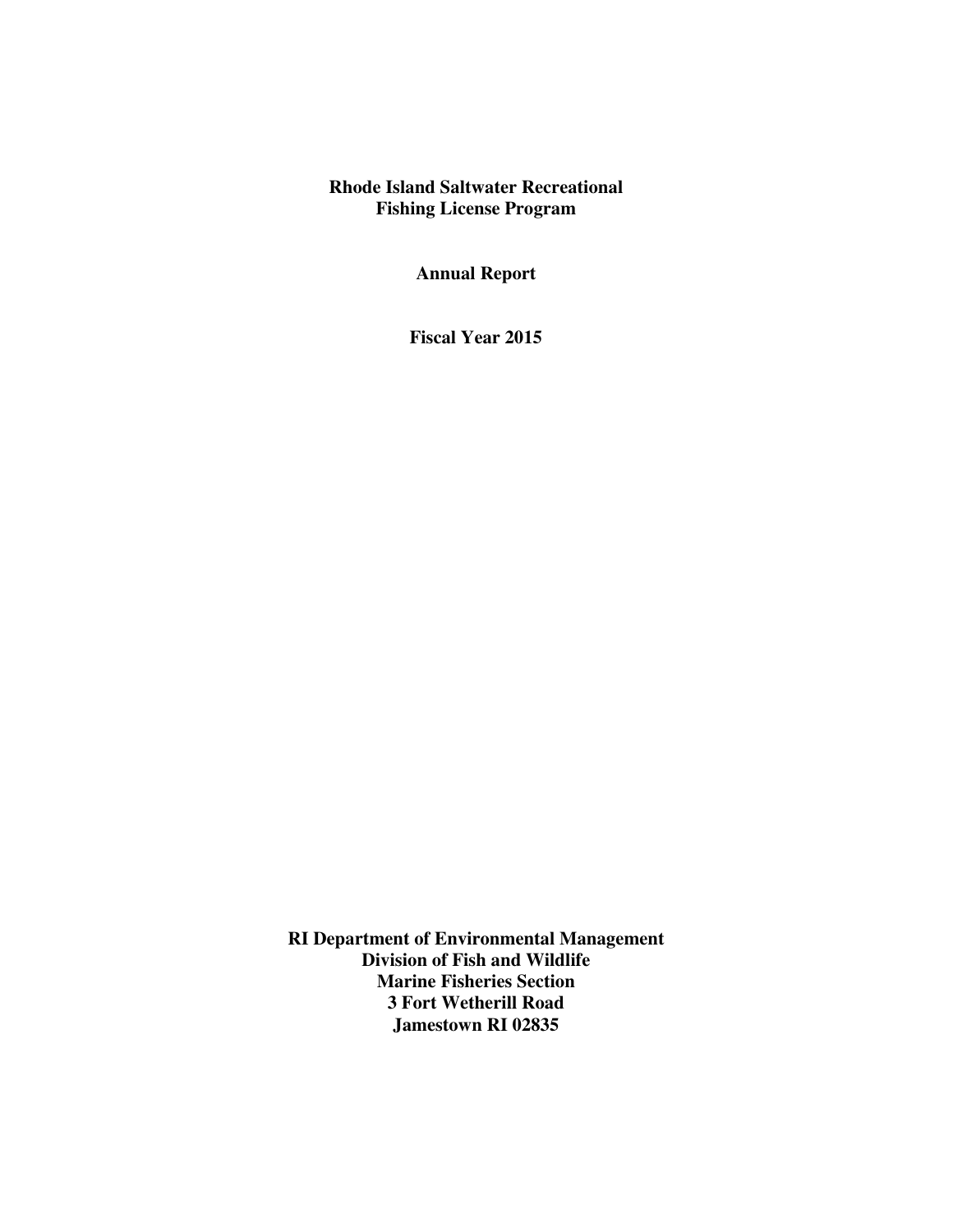## Table of Contents

- I. Purpose of Report
- II. Overview of License Program
	- **a.** Background
	- **b.** Status
	- **c.** Benefits
	- **d.** Implementation
	- **e.** Changes to Report Layout
	- **f.** Licenses Issued, Revenues Received: Fiscal Year 2011-2015
- III. Status of State-Based Fishing Assessments
- IV. Issues & Initiatives
	- **a.** Increasing the Number of Local Vendors
	- **b.** Developing Regulations for the License Program
	- **c.** Meeting with the Recreational Marine License Study Group
	- **d.** Addressing Additional Options for Obtaining a License
	- **e.** Allowing Volunteer Contributions to the Restricted Receipt Account
	- **f.** Streamlining the Online License Renewal Process
	- **g.** Compliance
- V. Fiscal Year 2016 Programmatic Budget
	- **a.** Preface
	- **b.** Expenditures
		- 1. Enhanced MRIP Data Collection
		- 2. Boating/Fishing Access I
		- 3. Boating/Fishing Access II
		- 4. Recreational Fisheries Management Support
		- 5. Stock Assessment Support
		- 6. Artificial Reef Support
		- 7. Public Education, Information, and Outreach
- VI. Looking ahead to Fiscal Year 2017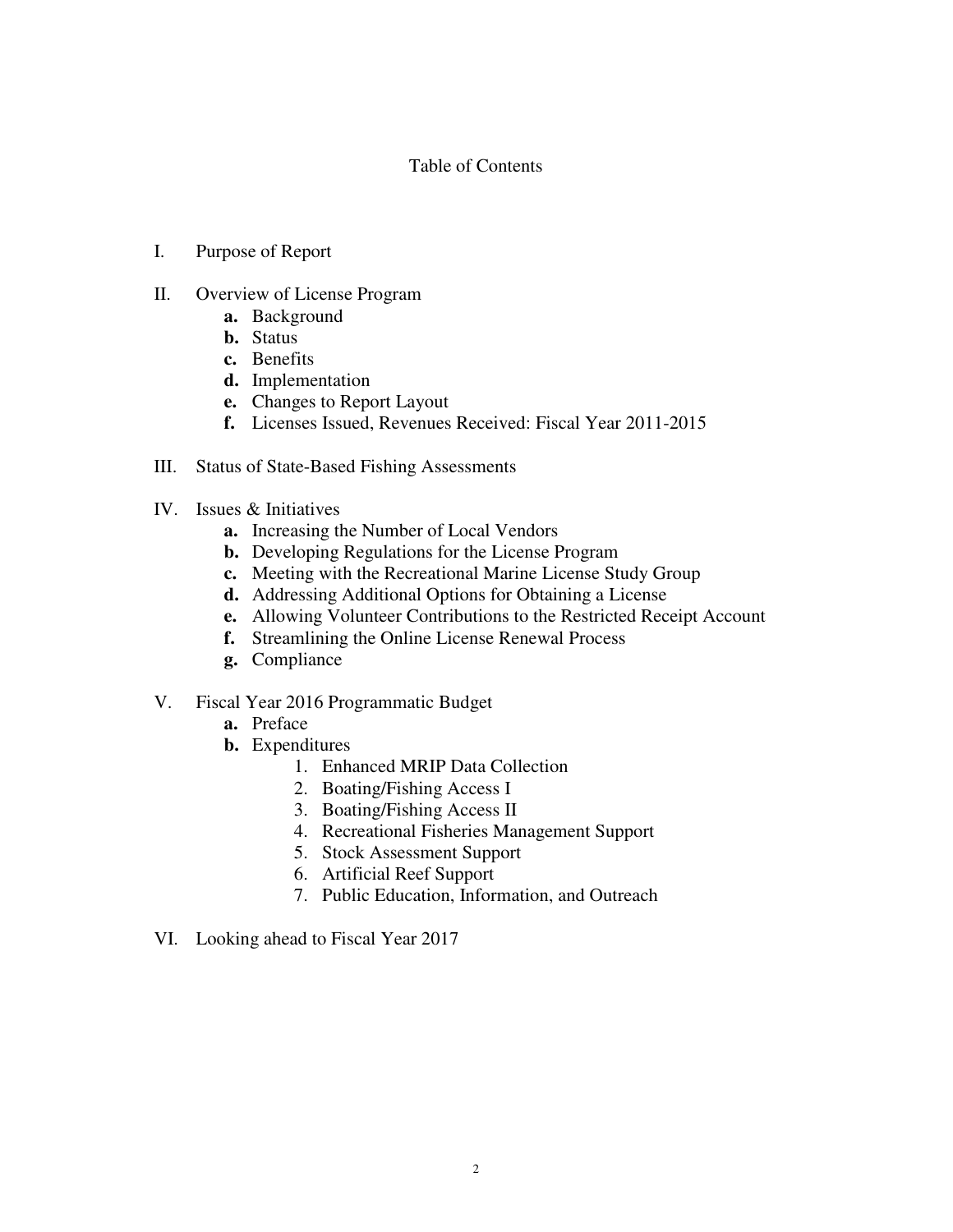## **I. Purpose of Report**

 The purpose of this report is to fulfill the requirements set forth by Section 20- 2.2-10 of the Rhode Island General Laws. In accordance therewith, this report provides an overview of the Recreational Saltwater License Program for Rhode Island for FY15, offers a brief review of the status of state-based recreational fishing assessments, and sets forth the FY16 programmatic budget.

## **II. Overview of License Program**

## **a. Background**

The State of Rhode Island enacted legislation in January 2010 establishing a new Recreational Saltwater License Program for Rhode Island. The program has two primary purposes:

 1) It provides a state-based alternative to federal saltwater angler registry requirements, which are administered by the National Marine Fisheries Service (NMFS) pursuant to the 2006 Amendments to the federal Magnuson-Stevens Fishery Conservation Act (section  $401(g)$ ) (hereinafter referred to as the "Magnuson Act Amendments").

2) It provides a source of state funding for programs and activities that benefit marine recreational fishing interests in Rhode Island.

The Magnuson Act Amendments mandate the establishment of a national registry program for all saltwater anglers, for use in conducting more accurate marine recreational fisheries statistical surveys; those surveys serve as the backbone of marine fisheries management programs for the recreational fishing sector. In December 2008, NMFS promulgated the final rule creating the registry, and also established an option for states to develop their own state-based licensing programs as an alternative, provided that the state programs meet federal criteria.

The RI license fees -- \$7/year for residents (under age 65), \$10/year for nonresidents, and \$5 for a 7-day license – are designed to both cover the administrative costs of the license program and provide additional support to programs and activities that serve the needs and interests of saltwater recreational fishermen in Rhode Island.

The statute establishing RI's Recreational Saltwater License Program – RIGL Chapter 20-2.2 – was shaped and supported by a Recreational Marine License Study Group, co-chaired by the R.I. Department of Environmental Management (hereinafter, the "Department") and the R.I. Saltwater Anglers' Association. The group included representatives from a variety of recreational fishing groups and interests from Rhode Island.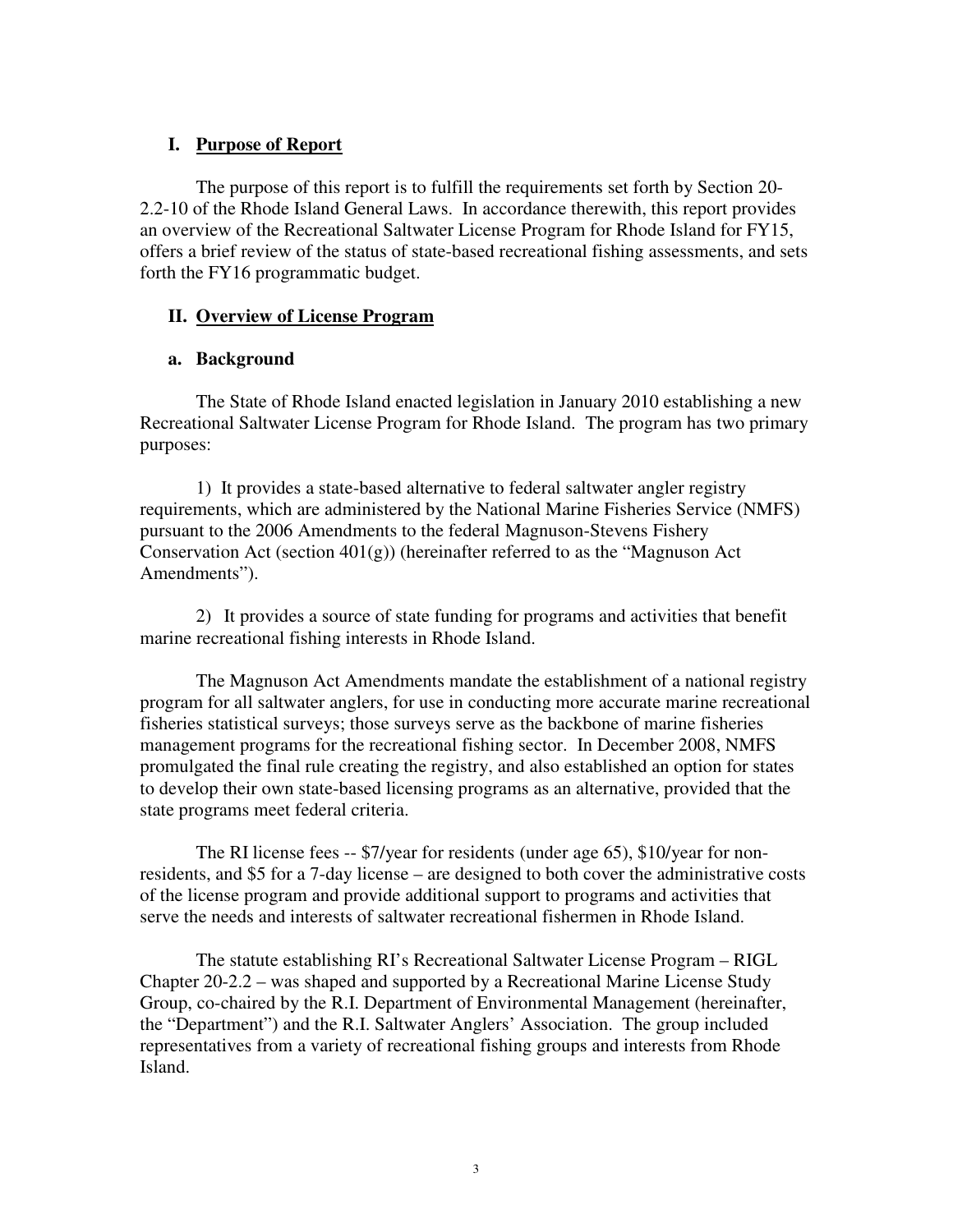The statute includes a section titled *Accountability and oversight* (RIGL Section 20-2.2-10). Pursuant to that section, the Department is charged with preparing an annual report that details the number of recreational saltwater licenses issued, the total amount of license fee revenue received, the expenditures made during the prior year from the license fee account, and how the Department plans to allocate and use the fee revenue during the next year. The report is also slated to include any additional, relevant information relating to the administration and enforcement of the licensing program, and the status of state-based recreational fishing assessments and stock assessments.

The statute calls upon the Department to submit the report to the Rhode Island Marine Fisheries Council, and for the Department and Council to then conduct one or more public meetings to solicit input from recreational fishermen and the general public. The Council is then tasked with preparing an addendum to the report, setting forth its opinion on whether the licensing program is meeting its intended purpose, and offering any recommendations for modifying the program. The report and addendum are then to be submitted to the Rhode Island General Assembly.

#### **b. Status**

The Department's Division of Fish & Wildlife, Marine Fisheries Program (hereinafter, the "Division") developed the RI recreational saltwater license program early in 2010, and the program officially took effect on April 15, 2010.

 As established by the statute, anyone wishing to recreationally fish or spearfish in the marine waters of Rhode Island must possess either a RI state license, a state license from a reciprocal state, or a federal registration. The requirement solely pertains to those harvesting, or attempting to harvest, finfish for non-commercial purposes. In 2012, regulations were amended to have the requirements also include those harvesting, or attempting to harvest, squid. Exemptions are provided for the following categories:

- Children under 16,
- Anglers fishing on licensed party or charter boats,
- RI residents who are blind or permanently disabled, and
- RI residents who are on leave from active military duty.

RI residents over the age of 65, and active military personnel stationed in RI, are eligible to obtain RI state licenses at no cost.

The new federal registry requirements also pertain to for-hire vessels, requiring that they either register federally or be subject to state-based licensing. Pursuant to a previously enacted state statute – RIGL section 20-2-27.1 – Rhode Island requires forhire vessels (charter and party boats carrying recreational fishermen) to obtain a RI party and charter boat license.

In the summer of 2010, the Division submitted the new RI recreational saltwater fishing license program, and the existing RI party and charter boat license program, to NMFS for review. On October 25, 2010, NMFS and the Division entered into an MOU,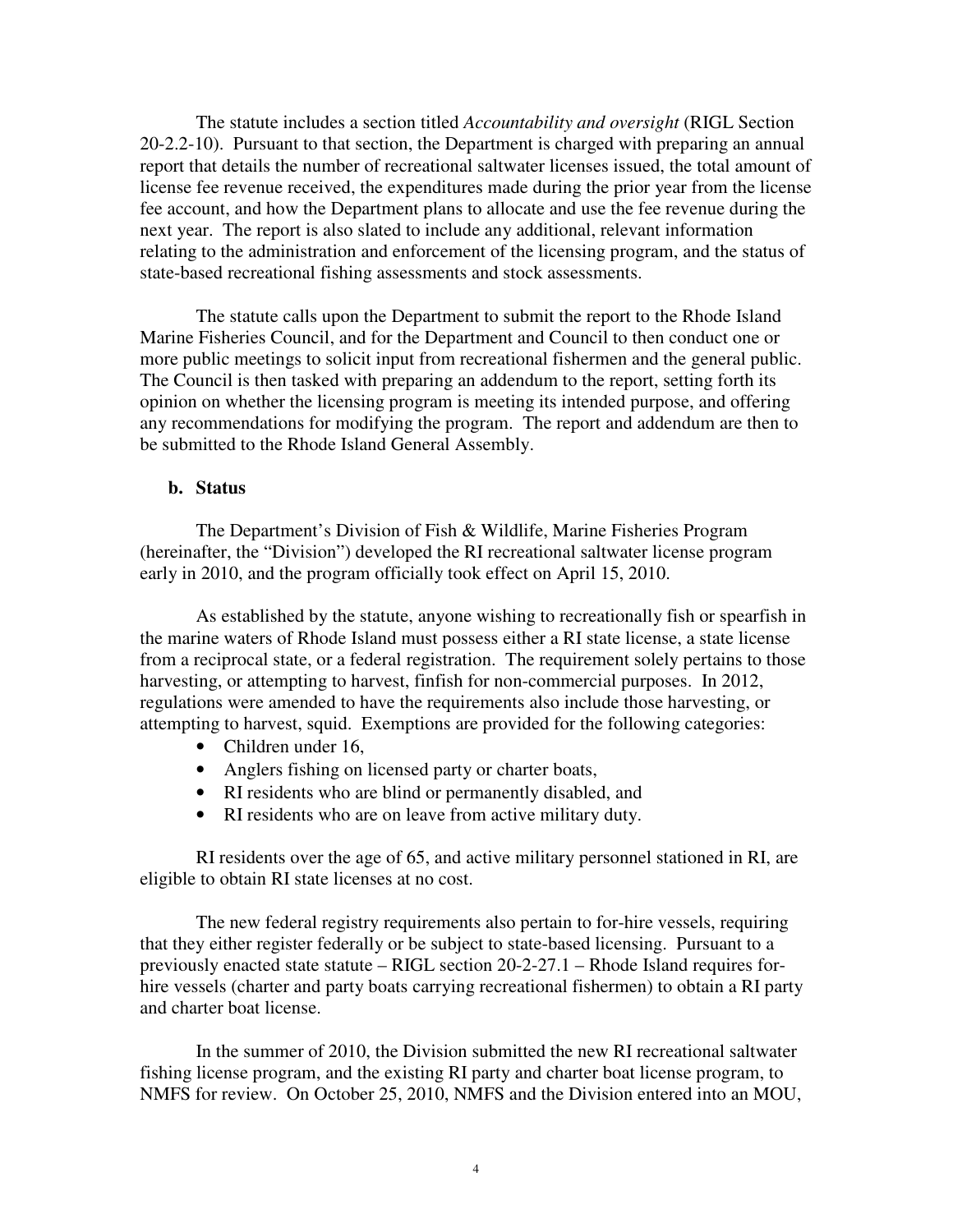pursuant to which the Division agreed to regularly collect and transmit to NMFS the contact information generated by the two programs.

On the basis of NMFS' review and approval of the RI license programs, and the commitments set forth in the MOU, the State of Rhode Island was officially designated as an exempted state for all anglers, spear fishers, and for-hire fishing vessels on November 8, 2010 – enabling the RI recreational saltwater fishing license program, and the RI party and charter boat license program, to serve as a valid, legal substitutes for the federal registry.

During 2010, a federal registration was available at no cost. Beginning in 2011, NMFS enacted a \$15 annual fee for the federal registration. The annual cost has since increased to \$25.

Because the federal registration did not have a fee during 2010, it was difficult to assess the metrics of the RI program during its inaugural year. Since 2011, the program has equilibrated, providing more predictable participation and revenue rates. The average number of licenses issued since 2010 is approximately 42,000 per year, generating average revenues of about \$270,000. All license fee revenues that are not retained by the program vendor to cover administrative costs are deposited into a restricted receipt account.

#### **c. Benefits**

 The overarching benefits of recreational license programs are their potential for improving recreational fishing management by:

- o Allowing flexibility in the administration of the recreational license program to suit the needs of Rhode Island**.**
- o Improving the quality and accuracy of marine recreational fishing data; and
- o Providing an improved means for quantifying the scope of recreational saltwater fishing and spearfishing in Rhode Island, and throughout the U.S.

A key benefit of having the State of Rhode Island administer its own license program is the opportunity to make the license available at a lower cost than a federal registration. The \$7 (resident) and \$10 (non-resident) fees for the RI license compare favorably to the \$25 fee for the federal registration. Moreover, RI does not require state residents over the age of 65, or any active military personnel stationed in RI, to pay a fee for a license. RI offers a 7-day license at a reduced rate of \$5, available to both residents and nonresidents.

An additional benefit of having RI administer its own program is that the State program offers certain exemptions that are not available under the federal program –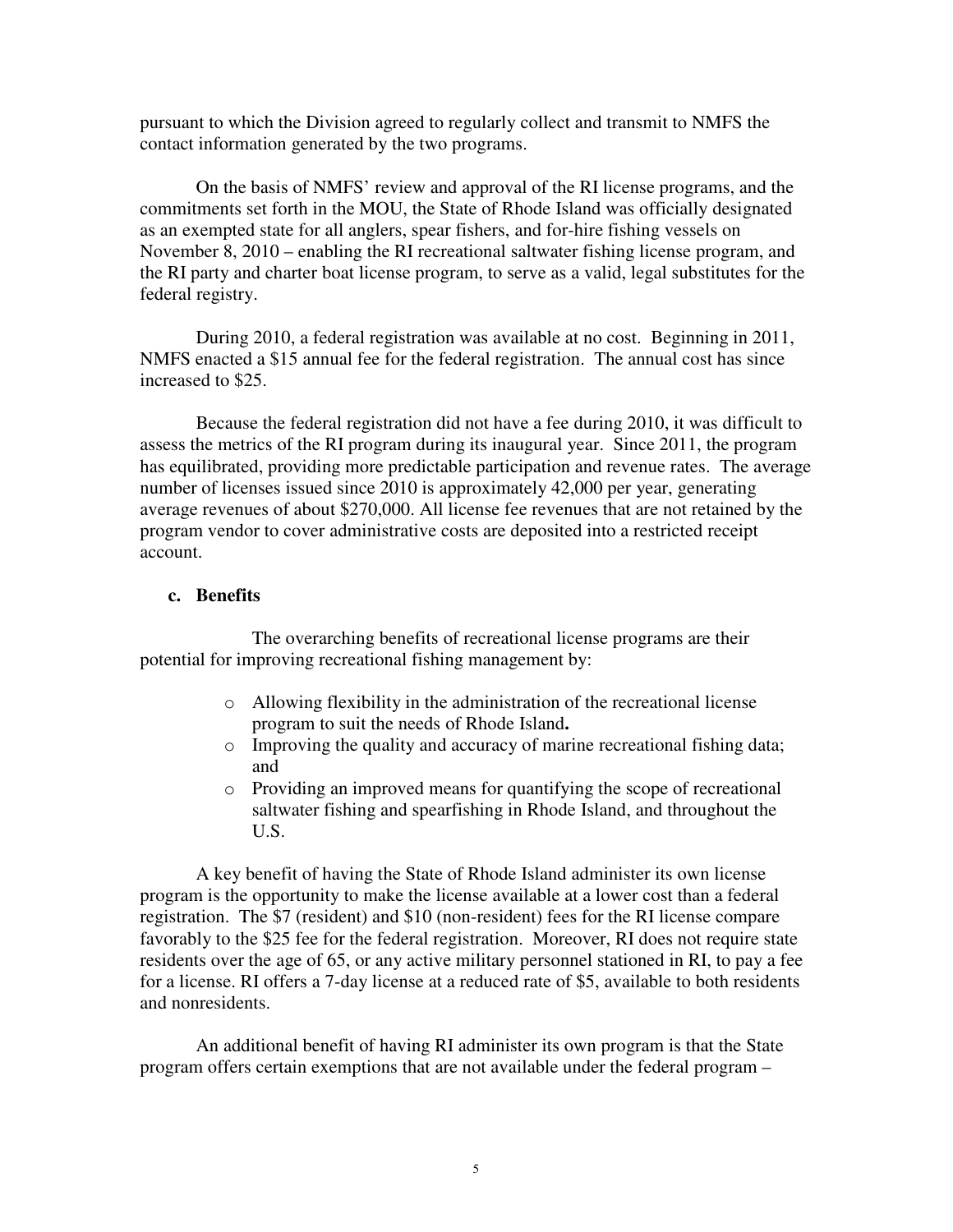namely, exemptions for RI residents who are blind or permanently disabled, and RI residents who are on leave from active military duty.

Another benefit of having a RI state program is reciprocity with neighboring states and federal waters. Pursuant to Rhode Island's licensing statute, Rhode Island will extend reciprocity to any other state that offers reciprocity to Rhode Island. Any resident from a reciprocal state who is licensed by that state can fish in RI waters without having to obtain a RI license, provided that a RI resident with a RI license can fish in the waters of the reciprocal state without having to obtain a license from that state. The states currently covered by a reciprocity agreement with Rhode Island are: New York, Connecticut, Massachusetts, and Maine.

A portion of each Rhode Island license sold, \$2 for every license sold online, and \$3 for every license sold via a vendor, is used to cover the costs of administering the licensing program. In this way, the program covers its own costs and is self-sustaining.

 The balance of the revenues derived from license sales are deposited into a restricted receipt account, which is managed by the Department and subject to the exclusive-use restrictions set forth by statute. Monies from the account may only be used for: managing Rhode Island's marine recreational fisheries, with particular reference to improving State-based recreational fishery catch and effort statistics and stock assessments; and enhancing recreational fishing opportunities in the State. The availability of this dedicated revenue source for use in supporting programs and activities that address the priority interests of RI's recreational fishing community is a major benefit associated with the RI license program. Of particular value is the opportunity to use the state funds to leverage federal funds.

The US Fish and Wildlife Service's Sport Fish Restoration Program provides federal funding for saltwater recreational fishing programs. The funding is administered via grants to the State; projects written into these grants require a 25% state match. The fees generated by the RI saltwater license program are used to leverage an additional \$3 for every \$1 dedicated to projects and activities that enhance recreational saltwater fishing access, as well as science and management programs that relate directly to recreational fish stocks.

#### **d. Implementation**

#### *Internet Based System & Local Vendors*

 Section 20-2.2-7 of the statute establishing the license program authorizes and directs the Department to engage the contractual services of a state-approved vendor to develop and implement a web-based system that serves as a portal to obtain licenses. The system developed by the vendor is used directly by recreational fishermen and by authorized licensing agents.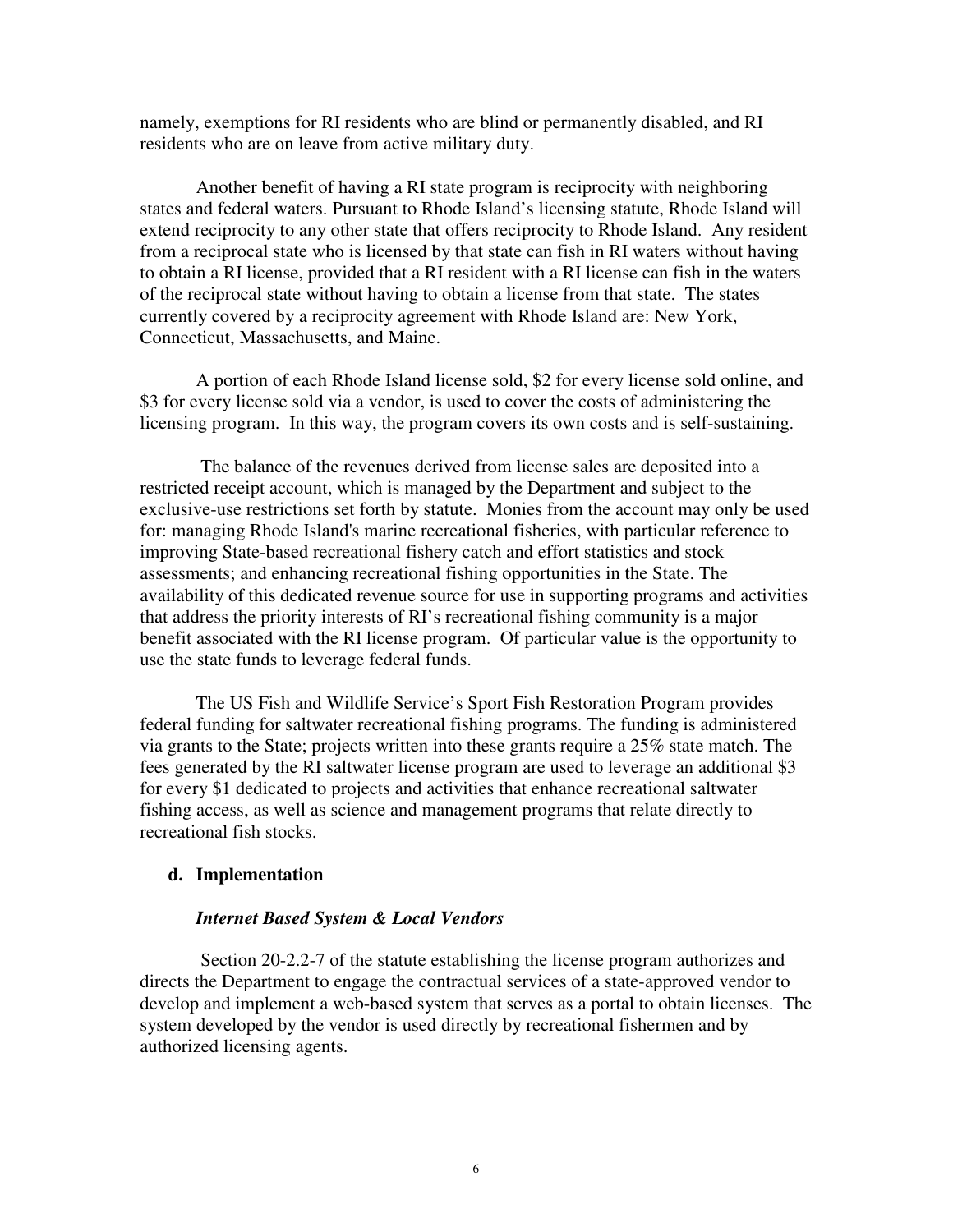During the initial program development stage, the Department entered into a formal agreement with Rhode Island Interactive (RII), which administers the Rhode Island state government web portal, known as RI.gov. Pursuant to the agreement, RII is responsible for developing and implementing the internet-based licensing system. RII followed through by developing and implementing a system that serves as the mechanism for issuing licenses, and for collecting all of the required contact information at the point of sale for the national registry.

The internet-based system is used by authorized vendors to provide a point of sale alternative for anglers and spear fishers to acquire a license. These vendors include bait and tackle shops, marinas and big box stores. To date, there are twenty-five (25) authorized vendors. RII is responsible for handling the business arrangements with each vendor, including billing, remittance and technical support. Vendors must pay an annual fee of \$75 to RII to cover these service costs.

To cover the overall costs of administering the web-based license program, RII retains \$2 for each license sold via the internet. If a license is sold by a vendor, RII retains \$1 and the vendor retains \$2. Neither RII nor the vendors receive any compensation for no-fee licenses issued to RI residents over the age of 65 or active military personnel stationed in RI.

RII provides all angler contact information (name, address, phone number, date of birth – and if provided, email address) to the Division monthly via electronic transfer. The confidentiality of the data is protected via the use of encryption. The Division, in turn, provides the data to the NMFS MRIP program for incorporation into the national registry.

#### *Information & Outreach*

Since the rollout of the Rhode Island Saltwater Recreational Fishing License, the Division has continued to provide information and outreach to the Rhode Island angling community. The primary vehicle is the webpage, www.saltwater.ri.gov, which provides direct access to the licensing portal. The page includes a detailed FAQ section, covering all aspects of the license program, a link to all authorized license vendors, links to recreational fishing regulations, the locations of all public boat ramps that provide access to marine waters in Rhode Island, and other information pertinent to recreational saltwater fishing.

Since 2013, the Division has contracted with a publishing company to create a recreational fishing guide for distribution throughout the state. The guide provides information on a variety of recreational-fishing-related issues, including current recreational fishing regulations, information on local fishing and boating access sites, and commonly caught species. It also provides information on the license program. The guide has emerged as a popular, widely circulated annual publication that serves to both promote recreational saltwater fishing in RI and inform the angling community.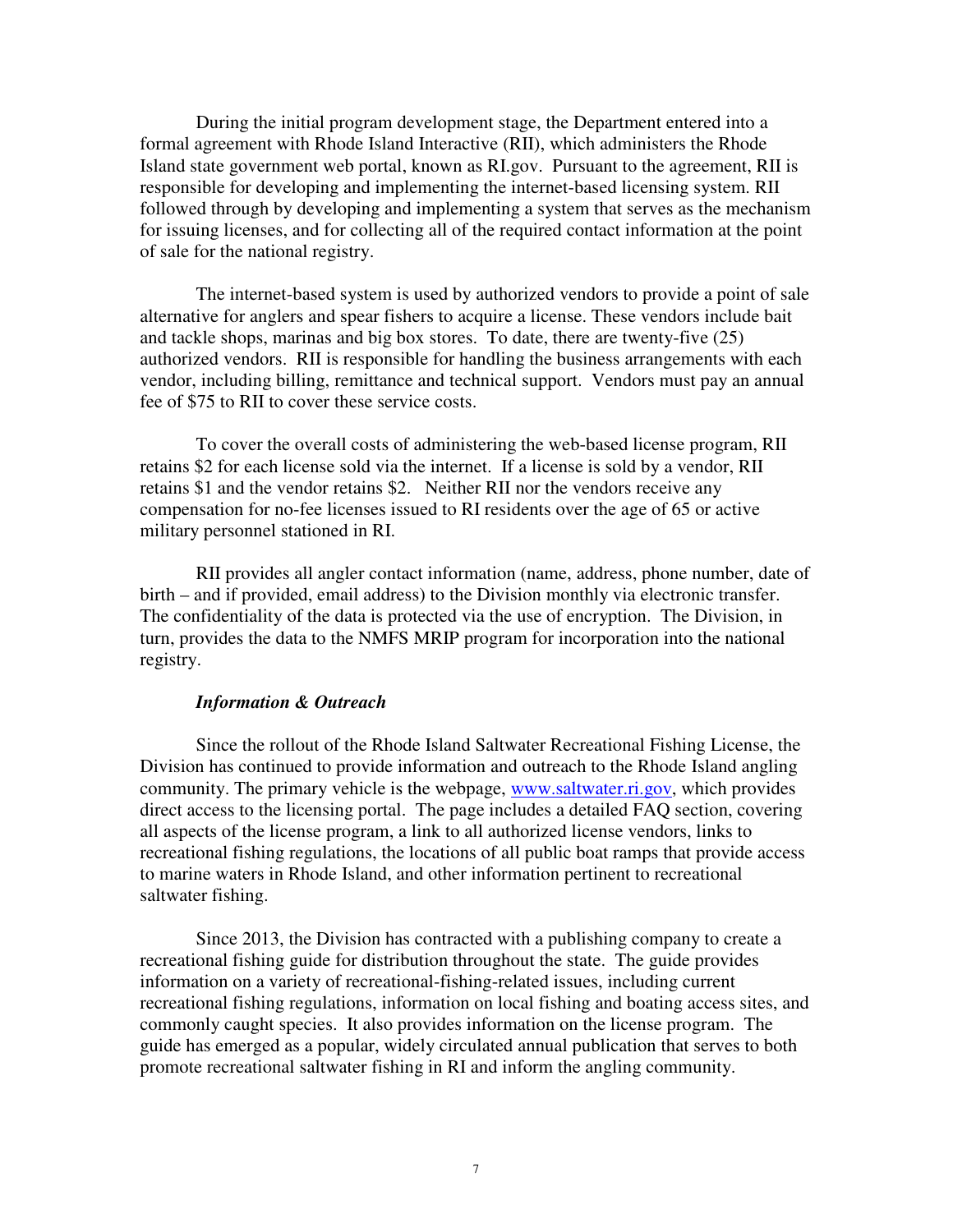The Division continues to issue periodic press releases regarding the license program and produce fact sheets, informational cards and brochures for dissemination at public events, such as the Rhode Island Saltwater Anglers Association (RISAA) annual New England Saltwater Fishing Show. The Division continues to man a booth at the show to answer questions about recreational fishing, and issue licenses. The show offers an ideal opportunity to interact directly with the recreational fishing community. Per the suggestion of our recreational saltwater license study group the division will provide more frequents updates to the RISAA and other interested parties on projects funded by recreational license funds. For example the division will report any boat ramp repairs or construction updates to RISAA to disseminate to their members. The group feels that it is important to increase public awareness of how the recreational saltwater license funds are being spent. Tangible results increase the perception of the program. To that end the division wil also highlight these projects in its annual magazine. The group also suggested more communication between the division and the angling public to direct where access point maintenance is needed.

To help increase awareness regarding the license program in the field, the Division also continues to maintain weatherproof vinyl signs at fishing access points throughout RI. The signs feature an illustration of the license and clear text informing the public that the license is required and how it can be acquired. RI also continues to provide informational signs to vendors to advertise the availability of licenses at their places of business.

The goal of the saltwater recreational fishing license is to foster healthy diverse recreational fisheries which are easily accessible by the fishing public. By providing funds to promote better data collection and stock assessment, the license leads to better management programs which should ensure sustainable fishing in to the future. Robust fishing opportunities coupled with modern, well thought out, and convenient fishing access is ultimately the best strategy to increase awareness of the license to ensure that all Rhode Islanders are participating in the program equally. To this end the saltwater recreational license program will continue to direct funding towards these two aspects of recreational fishing.

#### *Free Fishing Day*

In accordance with the statutory allowance for one free fishing day a year, during which all license requirements are waived, the DEM Director continues to declare a free fishing day each summer. Since 2010, the free fishing day has coincided with Governor's Bay Day

#### **e. Licenses Issued, Revenues Received: Fiscal Years 2011-2015**

Tables 1-3 summarize licenses issued and fees generated since the inception of the license program. For the purposes of this report gross revenue is the total amount of fees paid to RIDEM for the saltwater recreational license. Net revenue is the balance of fees deposited into the restricted account after the administrative costs are paid to the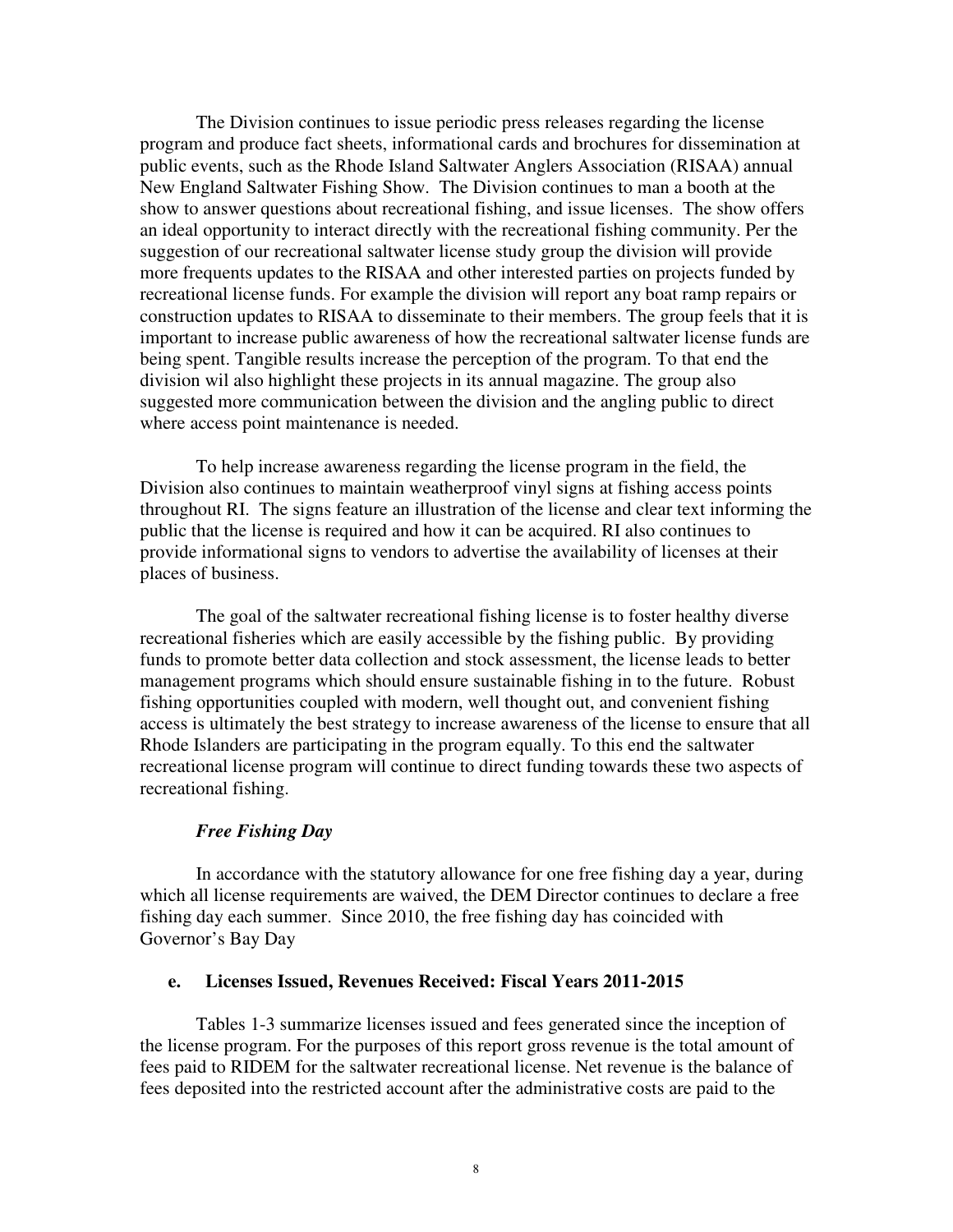internet portal contractor. License numbers and revenues increased after FY11, as expected, as the federal registry switched from being a free alternative to being a more costly alternative. In the three years since FY11, license issued have plateaued at approximately 42,000 per year, generating an average gross revenue of about \$270,000, and average net revenue of about \$186,000. The number of licenses sold and revenue generated fall well short of initial predictions, resulting in a much more constrained budget then originally envisioned.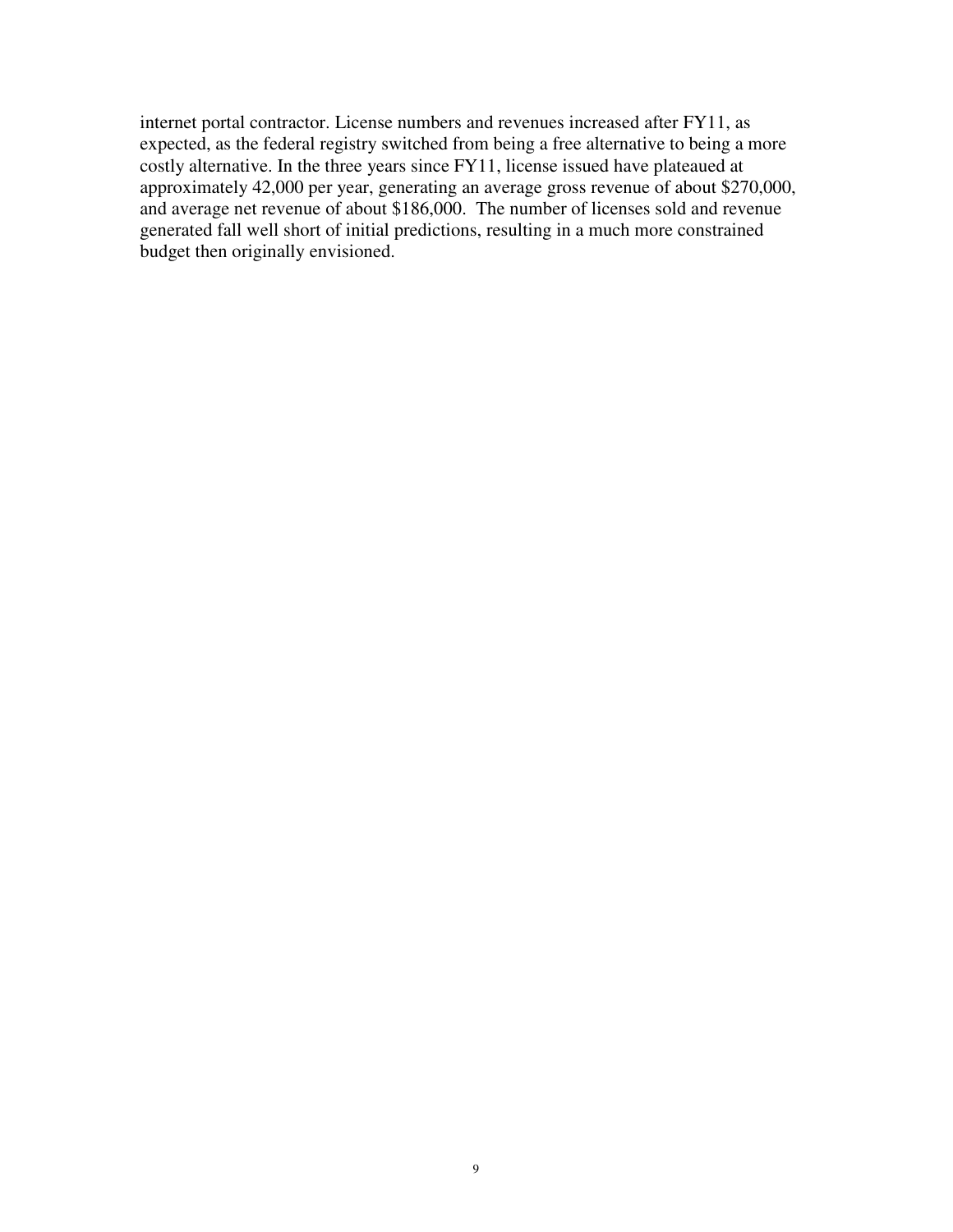| <b>License</b><br><b>Type</b> | <b>FY11</b> | <b>FY12</b> | <b>FY13</b> | <b>FY14</b> | <b>FY15</b> |
|-------------------------------|-------------|-------------|-------------|-------------|-------------|
| Resident                      |             |             |             |             |             |
| <b>Full Year</b>              | 18,658      | 26,556      | 25,864      | 25,938      | 26,084      |
| Non-                          |             |             |             |             |             |
| Resident                      |             |             |             |             |             |
| <b>Full Year</b>              | 5,249       | 7,649       | 6,975       | 7,432       | 7,381       |
| Resident 7-                   |             |             |             |             |             |
| Day                           | 60          | 122         | 107         | 144         | 134         |
| Non-                          |             |             |             |             |             |
| Resident 7                    |             |             |             |             |             |
| Day                           | 1,310       | 2,505       | 2,730       | 2,958       | 3,055       |
| Resident                      |             |             |             |             |             |
| Over <sub>65</sub>            | 3,635       | 4,613       | 4,653       | 4,667       | 4,704       |
| Active                        |             |             |             |             |             |
| Military                      |             |             |             |             |             |
| Stationed in                  |             |             |             |             |             |
| RI                            | 703         | 993         | 996         | 1,055       | 992         |
| <b>Totals:</b>                | 29,615      | 42,438      | 41,325      | 42,194      | 42,350      |

Table 1. RI Saltwater Recreational Fishing Licenses – Number Issued: FY11 through FY15

|      | Table 2. RI Saltwater Recreational Fishing Licenses -- Gross Revenue: FY11 through |  |  |
|------|------------------------------------------------------------------------------------|--|--|
| FY15 |                                                                                    |  |  |

| <b>License</b>     | <b>FY11</b> | <b>FY12</b> | <b>FY13</b> | <b>FY14</b> | <b>FY15</b> |
|--------------------|-------------|-------------|-------------|-------------|-------------|
| <b>Type</b>        |             |             |             |             |             |
| Resident           |             |             |             |             |             |
| <b>Full Year</b>   | \$130,606   | \$185,892   | \$181,048   | \$181,566   | \$182,588   |
| Non-               |             |             |             |             |             |
| Resident           |             |             |             |             |             |
| <b>Full Year</b>   | \$52,490    | \$76,490    | \$69,750    | \$74,320    | \$73,810    |
| Resident 7-        |             |             |             |             |             |
| Day                | \$300       | \$610       | \$535       | \$720       | \$670       |
| Non-               |             |             |             |             |             |
| Resident 7         |             |             |             |             |             |
| Day                | \$6,550     | \$12,525    | \$13,650    | \$14,790    | \$15,275    |
| Resident           |             |             |             |             |             |
| Over <sub>65</sub> | \$0         | \$0         | \$0         | \$0         | \$0         |
| Active             |             |             |             |             |             |
| Military           |             |             |             |             |             |
| Stationed in       |             |             |             |             |             |
| RI                 | \$0         | \$0         | \$0         | \$0         | \$0         |
| <b>Totals:</b>     | \$189,946   | \$275,517   | \$264,983   | \$271,396   | \$272,343   |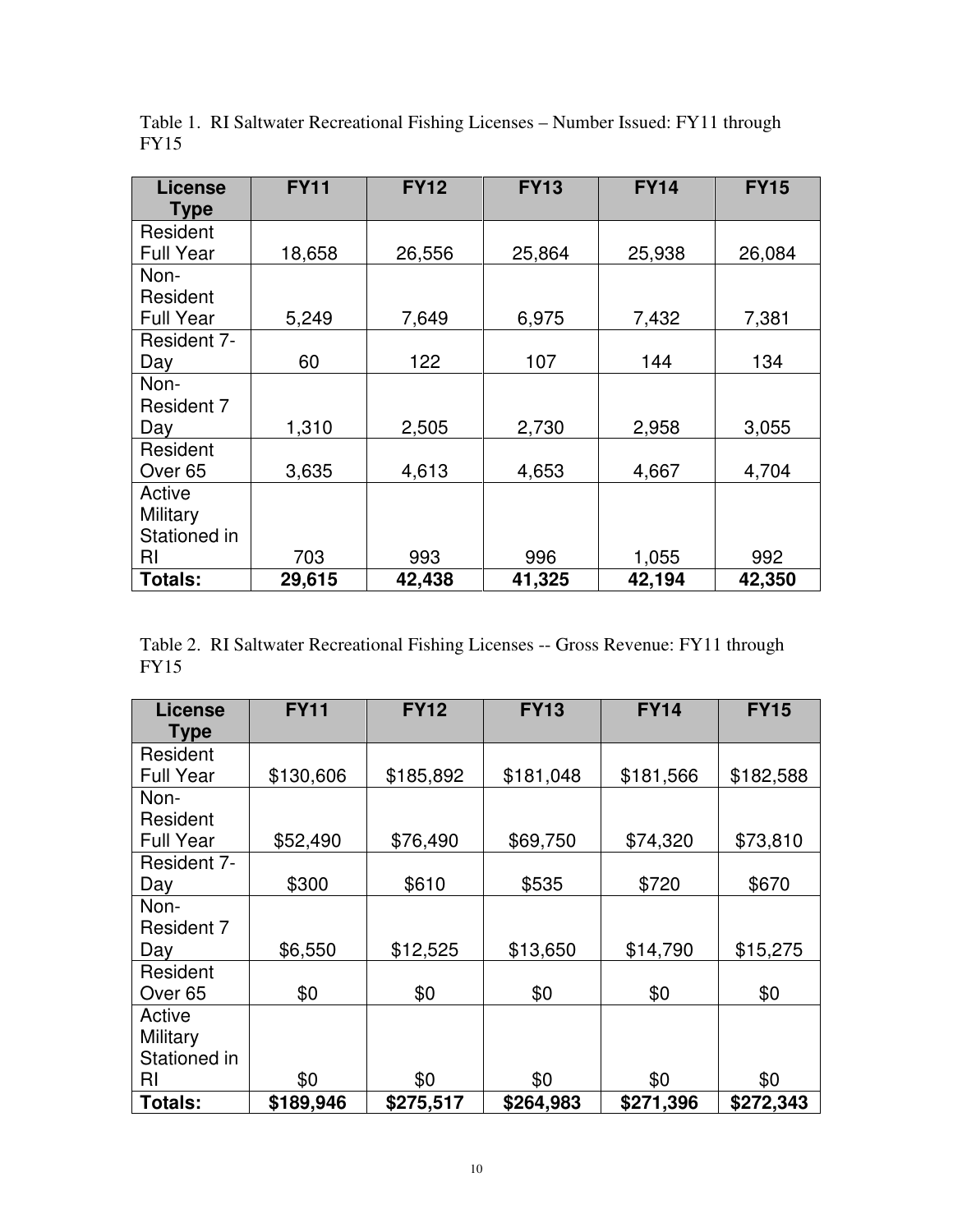| <b>License</b><br><b>Type</b> | <b>FY11</b> | <b>FY12</b> | <b>FY13</b> | <b>FY14</b> | <b>FY15</b> |
|-------------------------------|-------------|-------------|-------------|-------------|-------------|
| Resident                      |             |             |             |             |             |
| <b>Full Year</b>              | \$88,462    | \$124,413   | \$120,880   | \$120,736   | \$121,175   |
| Non-                          |             |             |             |             |             |
| Resident                      |             |             |             |             |             |
| <b>Full Year</b>              | \$40,702    | \$58,566    | \$53,340    | \$56,970    | \$56,682    |
| Resident 7-                   |             |             |             |             |             |
| Day                           | \$174       | \$352       | \$304       | \$411       | \$382       |
| Non-                          |             |             |             |             |             |
| Resident 7                    |             |             |             |             |             |
| Day                           | \$3,605     | \$6,528     | \$6,988     | \$7,794     | \$8,085     |
| Resident                      |             |             |             |             |             |
| Over <sub>65</sub>            | \$0         | \$0         | \$0         | \$0         | \$0         |
| Active                        |             |             |             |             |             |
| Military                      |             |             |             |             |             |
| Stationed in                  |             |             |             |             |             |
| RI                            | \$0         | \$0         | \$0         | \$0         | \$0         |
| <b>Totals:</b>                | \$132,943   | \$189,859   | \$181,512   | \$185,911   | \$186,324   |

Table 3. RI Saltwater Recreational Fishing Licenses -- Net Revenue: FY11 through FY15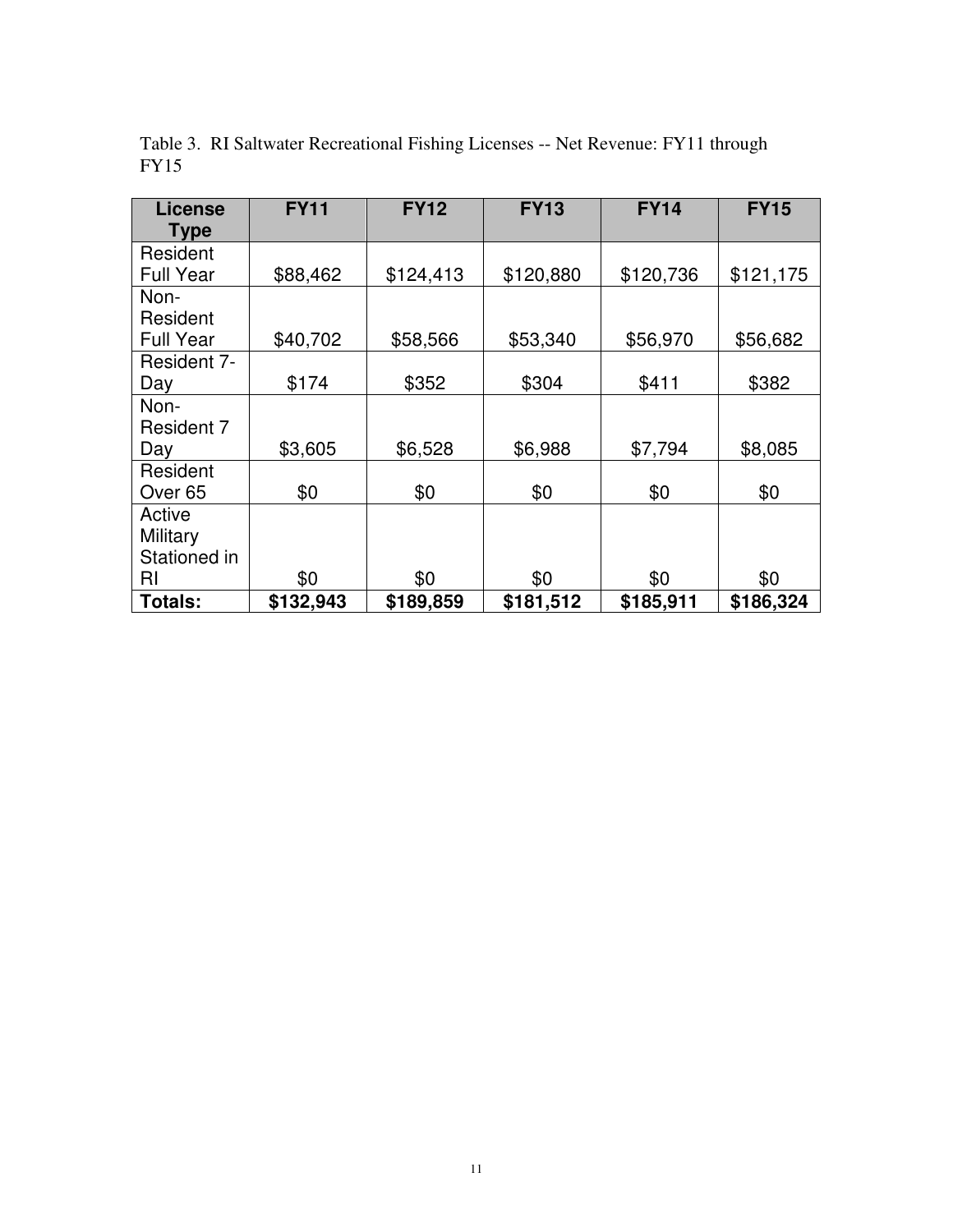#### **III. Status of State-Based Fishing Assessments**

Rhode Island's recreational catch and effort data is collected via the Marine Recreational Information Program (MRIP). MRIP is designed to improve recreational data collection by using the data generated from license sales to create a national recreational angler registry and by employing new angler survey protocols. This registry of licensees is a known sampling frame that can be drawn upon to conduct more focused surveys. Addresses taken from the registry are used to assess fishing effort, i.e., the number of anglers and the number of trips they make in Rhode Island. Catch data is collected by intercept interviews with anglers at fishing access sites. This catch data is used to calculate the number, species, and size of the fish being caught by recreational anglers in Rhode Island. Data from the two independent surveys is combined to produce regional and coast wide estimates of recreational harvest. Results are reported in twomonth periods called waves. No recreational data is collected in Rhode Island during wave 1 (January - February) due to low fishing activity.

Though the end of 2015, the Division has a contract with RTI International, the federally approved contractor, to perform the MRIP intercept surveys. ICF International is the federally approved contractor that conducts the effort survey. Throughout the year, the data collected by both contractors is presented to the Division for review; once approved by the Division, the data is provided to MRIP. The number of effort and intercept interviews and related statistics collected by ICF International and RTI International are displayed, by calendar year, in Tables 4 - 6 respectively. Note that the data is presented by calendar year, not fiscal year, and that 2015 phone data is only for waves 2-3.

To date, the effort data has been collected by random telephone surveys to households in coastal communities. However, successful interview rates have been dropping over the past four years, despite large increases in sample size. This trend is a main driving force behind the planned switch to an alternative mail-based methodology. MRIP has completed pilot research projects in several states evaluating the mail-based survey methodology. Preliminary results show that the response rates are higher and survey answers are more comprehensive using this methodology. The program is expected to fully transition soon.

Collection of catch data via angler intercepts has also been improving over the past two years, due to the new approaches employed under MRIP. The number of successful interviews is increasing, as is the spatial and temporal distribution of the interviews. A more comprehensive sampling frame of potential sampling locations with accompanying site pressures is being used to better distribute the interviews. Better statistical sample distribution is expected to increase the accuracy of the estimate. Additionally, interviews are now being conducted at night and at an increasing rate during the winter months. Intercept refusal rates have been decreasing, likely due to increased outreach activities by NOAA Fisheries and the Division, as well as the recent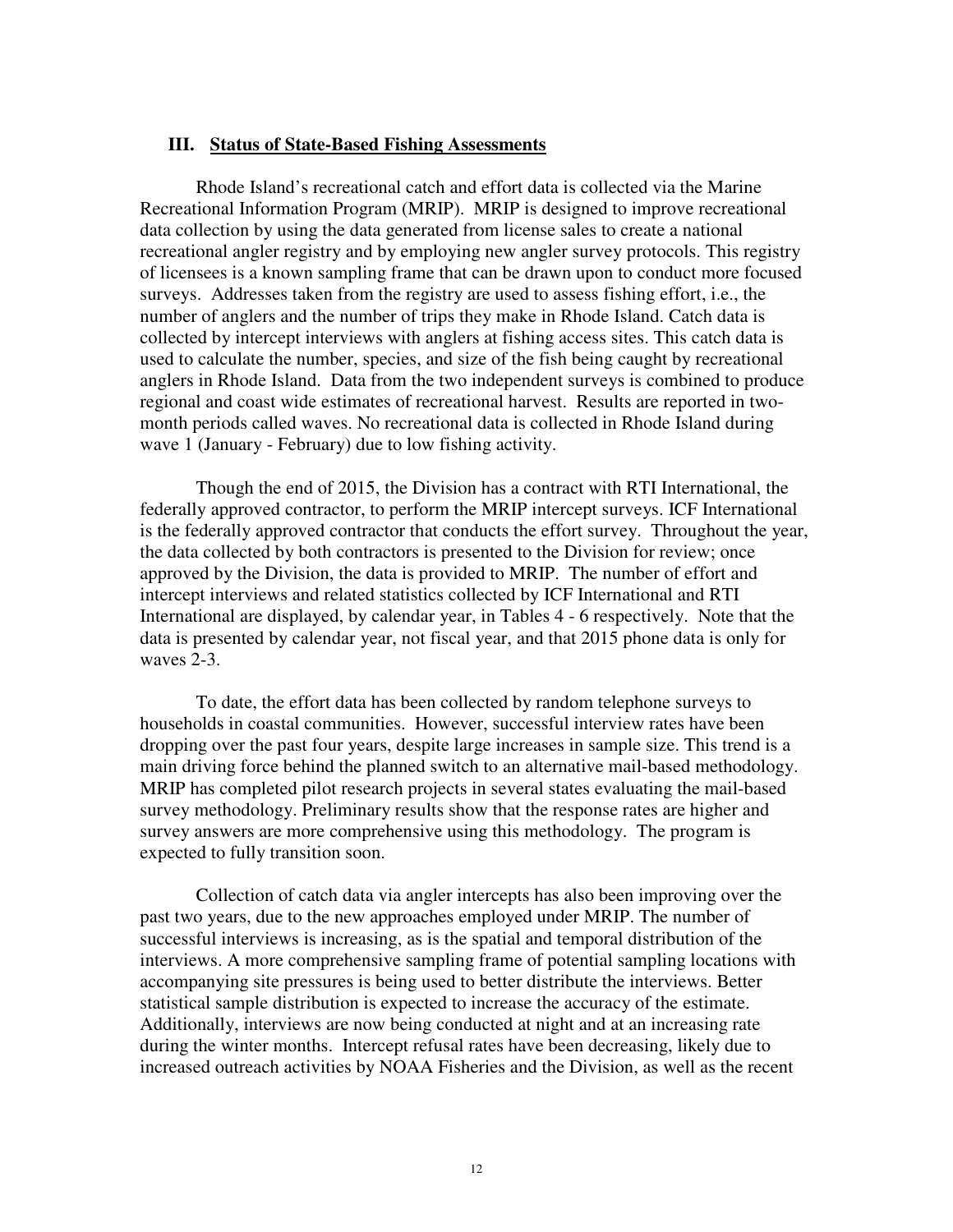change in contractors used to conduct the intercepts. The professionalism of the (now uniformed) employees working for the new contractor is noticeably improved.

 As an add-on to the above-described improvements, the Division is increasing the number of angler intercepts across all months using revenues from RI's recreational license program matched 3:1 with federal grant money. The funds are being used to purchase more interviews from the contractor. The Division plans to continue this practice into the foreseeable future. This state-specific increase in sample numbers is expected to further increase the accuracy and precision of recreational catch and effort data for RI. Currently the division accomplishes the increased sample size by purchasing 85 additional interviews from RTI each year. This methodology will change in 2016.

The Access Point Angler Intercept Survey (APAIS) is being transitioned from contractor-based administration to state-based administration. Beginning in 2016, the Division will be responsible for overseeing the surveys. Recreational saltwater license funds are not being used to make this transition; it is a federally funded initiative. Agreements have been forged between NOAA Fisheries and the Atlantic States Marine Fisheries Commission (ASMFC) outlining the duties and responsibilities the Division must accomplish to successfully transition and run the program. To accomplish this transition the Division will hire a full time Coordinator to administer the program. This MRIP coordinator will be responsible for maintaining and scheduling a staff of personnel who will conduct angler intercepts throughout RI. In addition to staffing duties, the coordinator will be responsible for disseminating data collected to the Atlantic Coast Cooperative Statistics Survey (ACCSP). ACCSP is part of ASMFC and will be coordinating the collection of data from state partners for delivery to NOAA Fisheries. The Division will hire two full time field interviewers to perform angler intercepts during waves 2 -6 throughout RI. These full time employees will travel to shore based sites as well as ride on board head boats to collect angler interviews and measurements of recreational catch. Temporary field interviewers will also be hired during waves 3-5 which are the most active fishing periods. As in the past saltwater license funds will be used after the transition to increase the number of interviews beyond the base number funded by NOAA Fisheries, in much the same way as they are now. After the Division takes over the survey, these additional interviews will be accomplished by hiring additional samplers during peak fishing waves. NOAA Fisheries will provide funding for two temporary samplers each year, the Division will hire an additional two temporary samplers using RI saltwater angler license fees matched 3:1 with USFWS grant money. It is estimated that the two additional temporary samplers will accomplish the same number of additional samples (likely more) that were purchased directly from the contractor in the past. After the first year the effectiveness of the two additional hires will be evaluated and if needed more temporary samplers will be hired in future years. The Division intends to build on the recent improvements to the survey and anticipates better data collection and more accurate information will be the result of the change.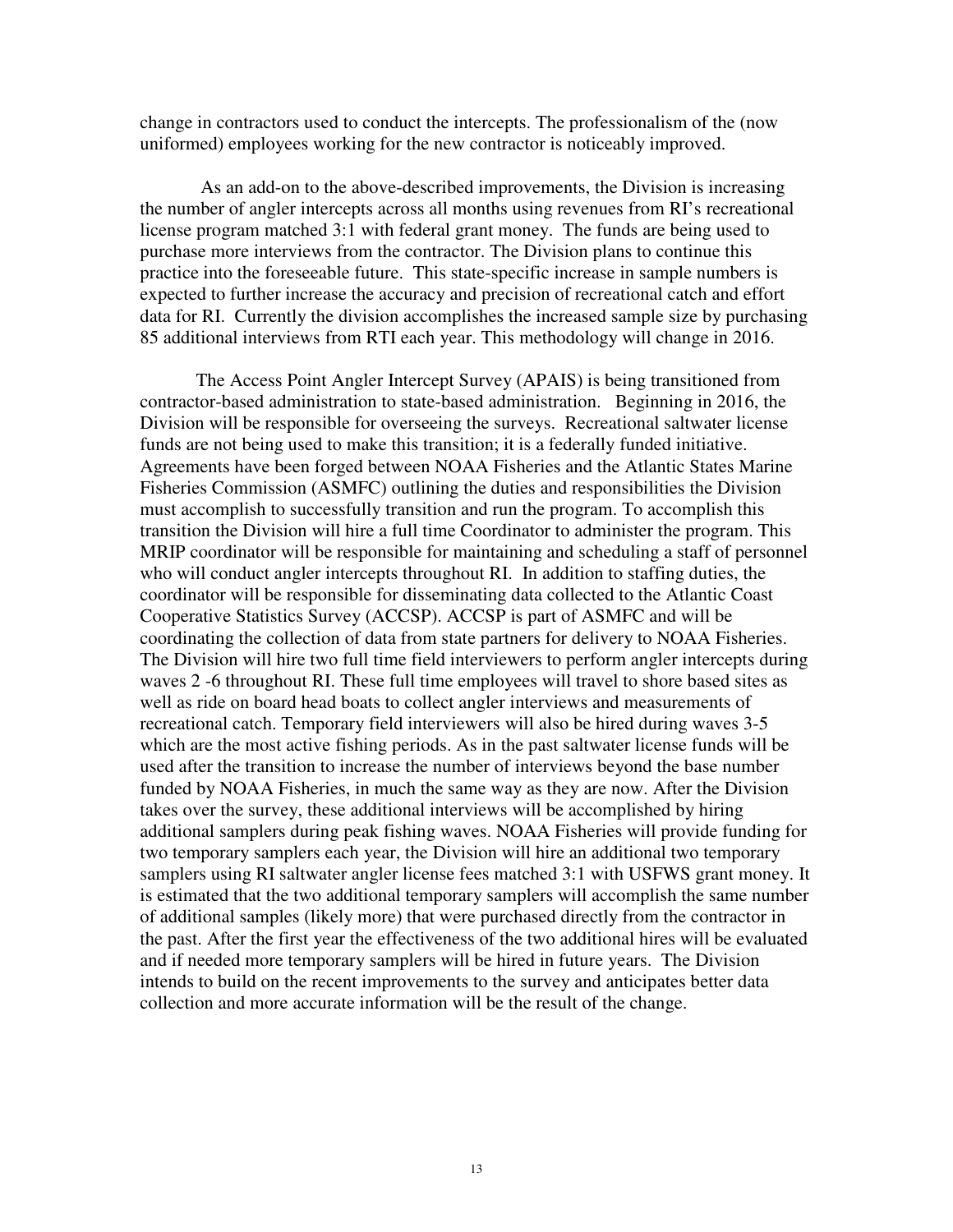| <b>Category</b>     | 2011  | 2012  | 2013  | 2014   | 2015<br>$(W 2 - 3)$ |
|---------------------|-------|-------|-------|--------|---------------------|
| Successful<br>Phone | 254   | 244   | 252   | 222    | 49                  |
| Interviews          |       |       |       |        |                     |
| <b>Total Phone</b>  | 72834 | 74753 | 90769 | 108055 | 6654                |
| Calls               |       |       |       |        |                     |

Table 4. RI phone Surveys conducted by ICF International: 2011 through 2015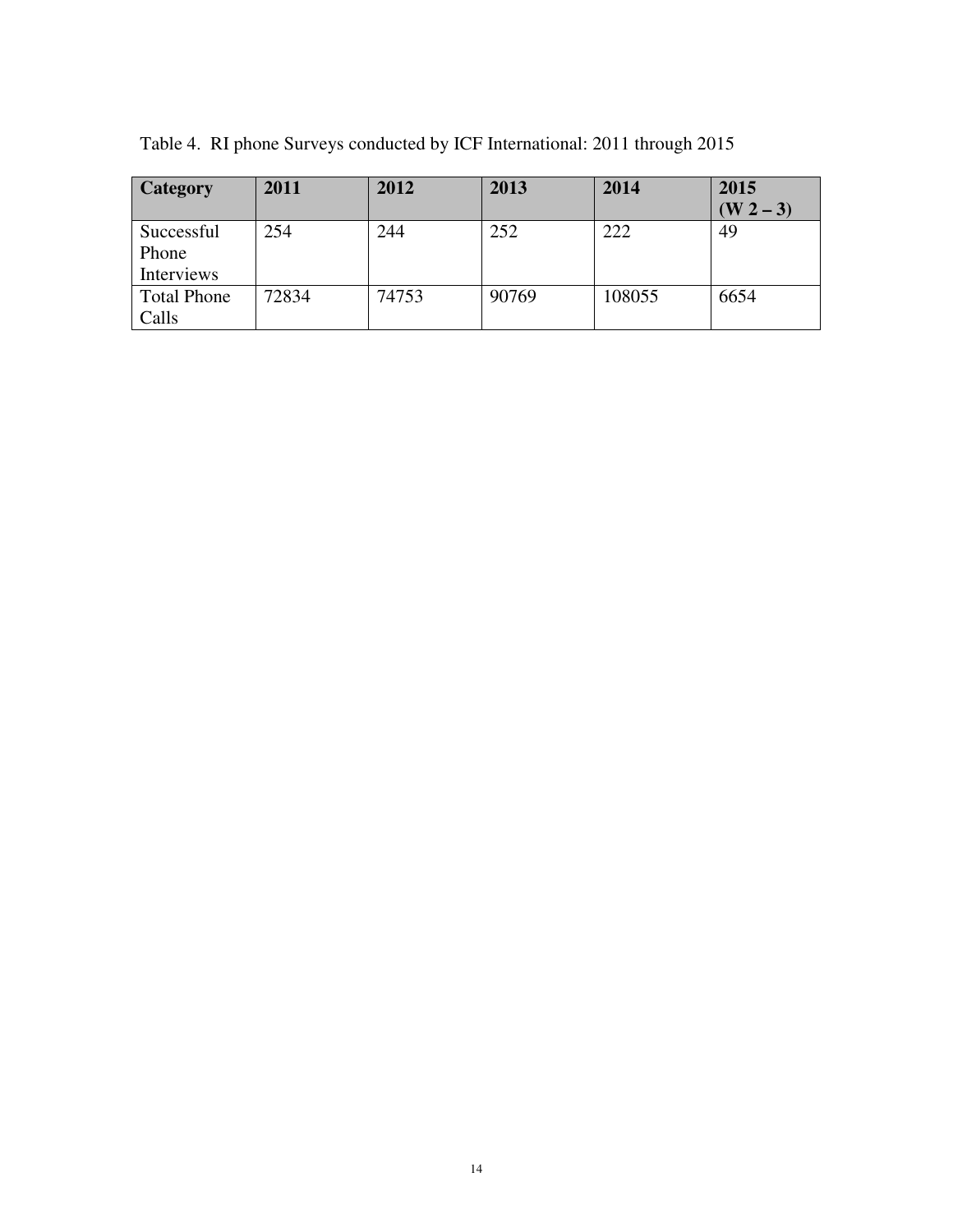|                                  |      | <b>WAVE 2</b> |          | <b>WAVE 3</b> |                | <b>WAVE 4</b> |                  | <b>WAVE 5</b> |                | <b>WAVE 6</b> |          | <b>TOTAL</b> |
|----------------------------------|------|---------------|----------|---------------|----------------|---------------|------------------|---------------|----------------|---------------|----------|--------------|
|                                  |      | $%$ of        |          | $%$ of        |                | $%$ of        |                  | $%$ of        |                | $%$ of        |          | $%$ of       |
| <b>Disposition</b>               | $\#$ | total         | #        | total         | #              | total         | $\#$             | total         | $\#$           | total         | #        | total        |
| <b>Total Numbers Attempted</b>   | 6089 | 5.64%         | 23774    | 22.00%        | 43411          | 40.17%        | 24798            | 22.95%        | 9983           | 9.24%         | 108055   | 100.00%      |
| <b>Non-Response</b>              | 4689 | 77.00%        | 18669    | 78.50%        | 34888          | 80.40%        | 19346            | 78.00%        | 7691           | 77.00%        | 85283    | 78.93%       |
| No Contact                       | 4397 | 72.20%        | 17494    | 73.60%        | 32982          | 76.00%        | 18175            | 73.30%        | 7092           | 71.00%        | 80140    | 74.17%       |
| <b>Busy</b>                      | 24   | 0.40%         | 78       | 0.30%         | 671            | 1.50%         | 63               | 0.30%         | 204            | 2.00%         | 1040     | 0.96%        |
| No Answer                        | 645  | 10.60%        | 5461     | 23.00%        | 15331          | 35.30%        | 857              | 3.50%         | 1087           | 10.90%        | 23381    | 21.64%       |
| Not Available for Screening      | 3620 | 59.50%        | 11345    | 47.70%        | 16354          | 37.70%        | 17087            | 68.90%        | 5650           | 56.60%        | 54056    | 50.03%       |
| Answering Machine                | 108  | 1.80%         | 610      | 2.60%         | 626            | 1.40%         | 168              | $0.70\%$      | 151            | 1.50%         | 1663     | 1.54%        |
| <b>Contacted Non-Respondents</b> | 292  | 4.80%         | 1175     | 4.90%         | 1906           | 4.40%         | 1171             | 4.70%         | 599            | 6.00%         | 5143     | 4.76%        |
| Language Problem                 | 15   | 0.20%         | 95       | 0.40%         | 95             | 0.20%         | 72               | 0.30%         | 37             | 0.40%         | 314      | 0.29%        |
| Refused                          | 277  | 4.50%         | 1080     | 4.50%         | 1811           | 4.20%         | 1099             | 4.40%         | 562            | $5.60\%$      | 4829     | 4.47%        |
| <b>Response</b>                  | 1400 | 23.00%        | 5105     | 21.50%        | 8523           | 19.60%        | 5452             | 22.00%        | 2292           | 23.00%        | 22772    | 21.07%       |
| Respondent Ineligible            | 1048 | 17.20%        | 4100     | 17.20%        | 7110           | 16.40%        | 4347             | 17.50%        | 1833           | 18.40%        | 18438    | 17.06%       |
| <b>Failed Prescreening</b>       | 0    | 0.00%         | 0        | 0.00%         | $\Omega$       | 0.00%         | $\boldsymbol{0}$ | $0.00\%$      | $\overline{0}$ | 0.00%         | $\theta$ | $0.00\%$     |
| Not in Service                   | 524  | 8.60%         | 2168     | 9.10%         | 4105           | 9.50%         | 2328             | 9.40%         | 944            | 9.50%         | 10069    | 9.32%        |
| <b>Business Phone</b>            | 462  | 7.60%         | 1723     | 7.20%         | 2621           | 6.00%         | 1822             | 7.30%         | 784            | 7.90%         | 7412     | 6.86%        |
| <b>Wrong Number</b>              | 0    | 0.00%         | 3        | 0.00%         | $\overline{2}$ | 0.00%         | 3                | $0.00\%$      |                | 0.00%         | 9        | 0.01%        |
| <b>Wrong County</b>              | 38   | 0.60%         | 116      | 0.50%         | 245            | 0.60%         | 138              | 0.60%         | 78             | 0.80%         | 615      | 0.57%        |
| Not Permanent Resident           | 24   | 0.40%         | 90       | 0.40%         | 137            | 0.30%         | 56               | 0.20%         | 26             | 0.30%         | 333      | 0.31%        |
| Eligible Non-Fishing             | 347  | 5.70%         | 959      | 4.00%         | 1318           | 3.00%         | 1036             | 4.20%         | 452            | 4.50%         | 4112     | 3.81%        |
| Households                       |      |               |          |               |                |               |                  |               |                |               |          |              |
| No Fishing Last 12 Months        | 312  | 5.10%         | 926      | 3.90%         | 1279           | 2.90%         | 978              | 3.90%         | 417            | 4.20%         | 3912     | 3.62%        |
| No Fishing Last 2 Months         | 32   | 0.50%         | 33       | 0.10%         | 36             | 0.10%         | 56               | 0.20%         | 34             | 0.30%         | 191      | 0.18%        |
| First-Time Contact/Non-          | 3    | 0.00%         | $\Omega$ | 0.00%         | 3              | 0.00%         | $\overline{2}$   | $0.00\%$      |                | $0.00\%$      | 9        | $0.01\%$     |
| Fishing                          |      |               |          |               |                |               |                  |               |                |               |          |              |
| Eligible Fishing Households      | 5    | 0.10%         | 46       | 0.20%         | 95             | 0.20%         | 69               | 0.30%         | $\overline{7}$ | 0.10%         | 222      | 0.21%        |

Table 5. 2014 RI Phone Interviews Conducted by ICF International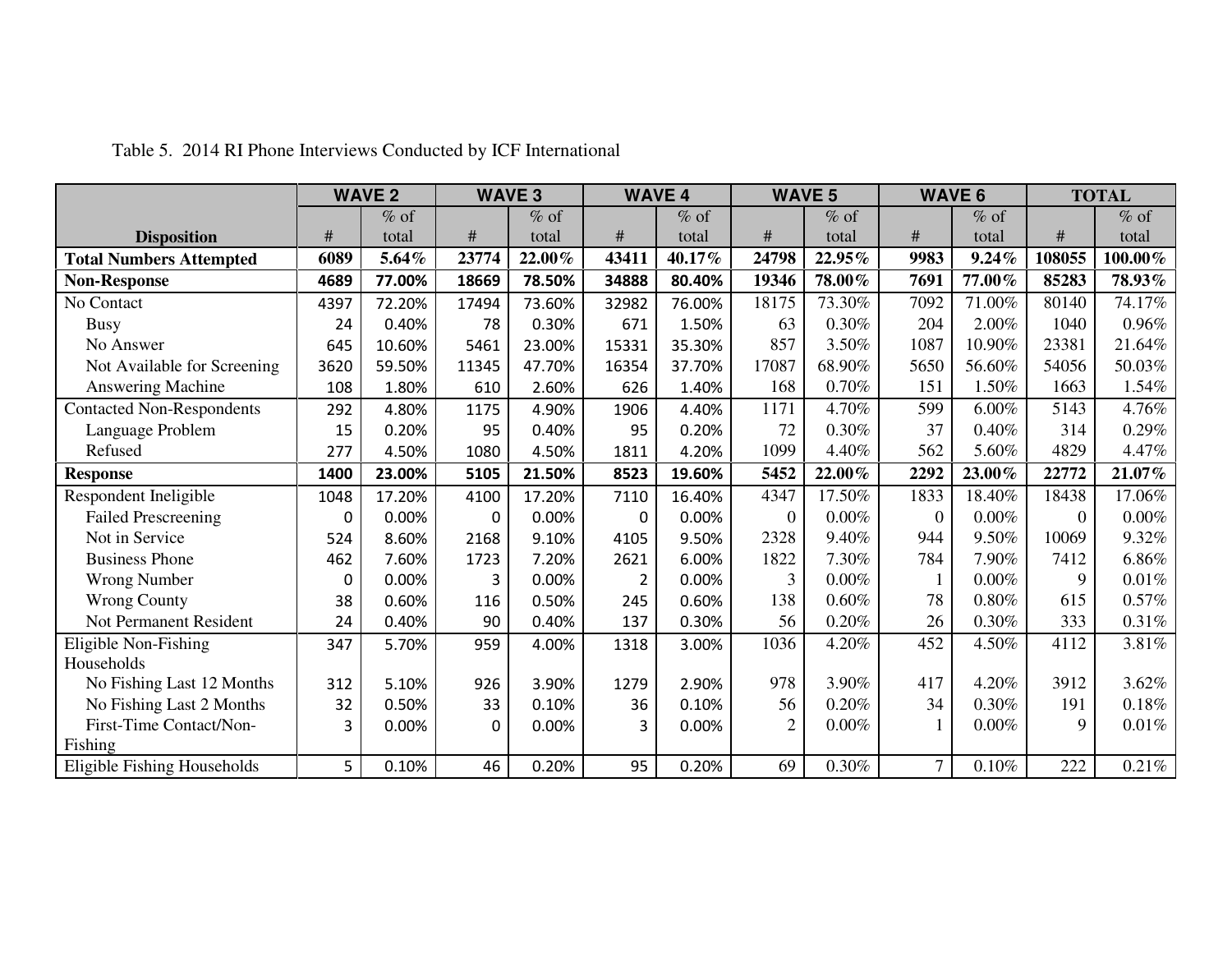|                                  |                | <b>WAVE 2</b> | <b>WAVE 3</b> |          |      | <b>WAVE 4</b> |      | <b>WAVE 5</b> |      | <b>WAVE 6</b> |                | <b>TOTAL</b> |
|----------------------------------|----------------|---------------|---------------|----------|------|---------------|------|---------------|------|---------------|----------------|--------------|
|                                  |                | $%$ of        |               | $%$ of   |      | $%$ of        |      | $%$ of        |      | $%$ of        |                | $%$ of       |
| <b>Disposition</b>               | $\#$           | total         | #             | total    | $\#$ | total         | $\#$ | total         | $\#$ | total         | $\#$           | total        |
| <b>Total Numbers Attempted</b>   | 5884           | 19.22%        | 24737         | 80.78%   |      |               |      |               |      |               | 30621          |              |
| <b>Non-Response</b>              | 4542           | 77.20%        | 19425         | 78.50%   |      |               |      |               |      |               | 23967          | 78.27%       |
| No Contact                       | 4267           | 72.50%        | 18332         | 74.10%   |      |               |      |               |      |               | 22599          | 73.80%       |
| <b>Busy</b>                      | 13             | 0.20%         | 188           | $0.80\%$ |      |               |      |               |      |               | 201            | $0.66\%$     |
| No Answer                        | 513            | 8.70%         | 7390          | 29.90%   |      |               |      |               |      |               | 7903           | 25.81%       |
| Not Available for Screening      | 3701           | 62.90%        | 8672          | 35.10%   |      |               |      |               |      |               | 12373          | 40.41%       |
| Answering Machine                | 40             | 0.70%         | 2082          | 8.40%    |      |               |      |               |      |               | 2122           | 6.93%        |
| <b>Contacted Non-Respondents</b> | 275            | 4.70%         | 1093          | 4.40%    |      |               |      |               |      |               | 1368           | 4.47%        |
| Language Problem                 | 26             | $0.40\%$      | 38            | 0.20%    |      |               |      |               |      |               | 64             | 0.21%        |
| Refused                          | 249            | 4.20%         | 1055          | 4.30%    |      |               |      |               |      |               | 1304           | 4.26%        |
| <b>Response</b>                  | 1342           | 22.80%        | 5312          | 21.50%   |      |               |      |               |      |               | 6654           | 21.73%       |
| Respondent Ineligible            | 1010           | 17.20%        | 4380          | 17.70%   |      |               |      |               |      |               | 5390           | 17.60%       |
| <b>Failed Prescreening</b>       | $\Omega$       | 0.00%         | $\mathbf{0}$  | $0.00\%$ |      |               |      |               |      |               | $\theta$       | $0.00\%$     |
| Not in Service                   | 523            | 8.90%         | 2364          | 9.60%    |      |               |      |               |      |               | 2887           | 9.43%        |
| <b>Business Phone</b>            | 450            | 7.60%         | 1819          | 7.40%    |      |               |      |               |      |               | 2269           | 7.41%        |
| <b>Wrong Number</b>              |                | 0.00%         |               | $0.00\%$ |      |               |      |               |      |               | $\overline{2}$ | 0.01%        |
| <b>Wrong County</b>              | 30             | $0.50\%$      | 126           | $0.50\%$ |      |               |      |               |      |               | 156            | $0.51\%$     |
| Not Permanent Resident           | 6              | 0.10%         | 70            | 0.30%    |      |               |      |               |      |               | 76             | 0.25%        |
| Eligible Non-Fishing             | 330            | 5.60%         | 885           | 3.60%    |      |               |      |               |      |               | 1215           | 3.97%        |
| Households                       |                |               |               |          |      |               |      |               |      |               |                |              |
| No Fishing Last 12 Months        | 296            | 5.00%         | 826           | 3.30%    |      |               |      |               |      |               | 1122           | 3.66%        |
| No Fishing Last 2 Months         | 33             | 0.60%         | 58            | 0.20%    |      |               |      |               |      |               | 91             | 0.30%        |
| First-Time Contact/Non-          |                | $0.00\%$      |               | $0.00\%$ |      |               |      |               |      |               | $\overline{2}$ | 0.01%        |
| Fishing                          |                |               |               |          |      |               |      |               |      |               |                |              |
| Eligible Fishing Households      | $\overline{2}$ | 0.00%         | 47            | 0.20%    |      |               |      |               |      |               | 49             | 0.16%        |

## Table 6. 2015 RI Phone Interviews Conducted by ICF International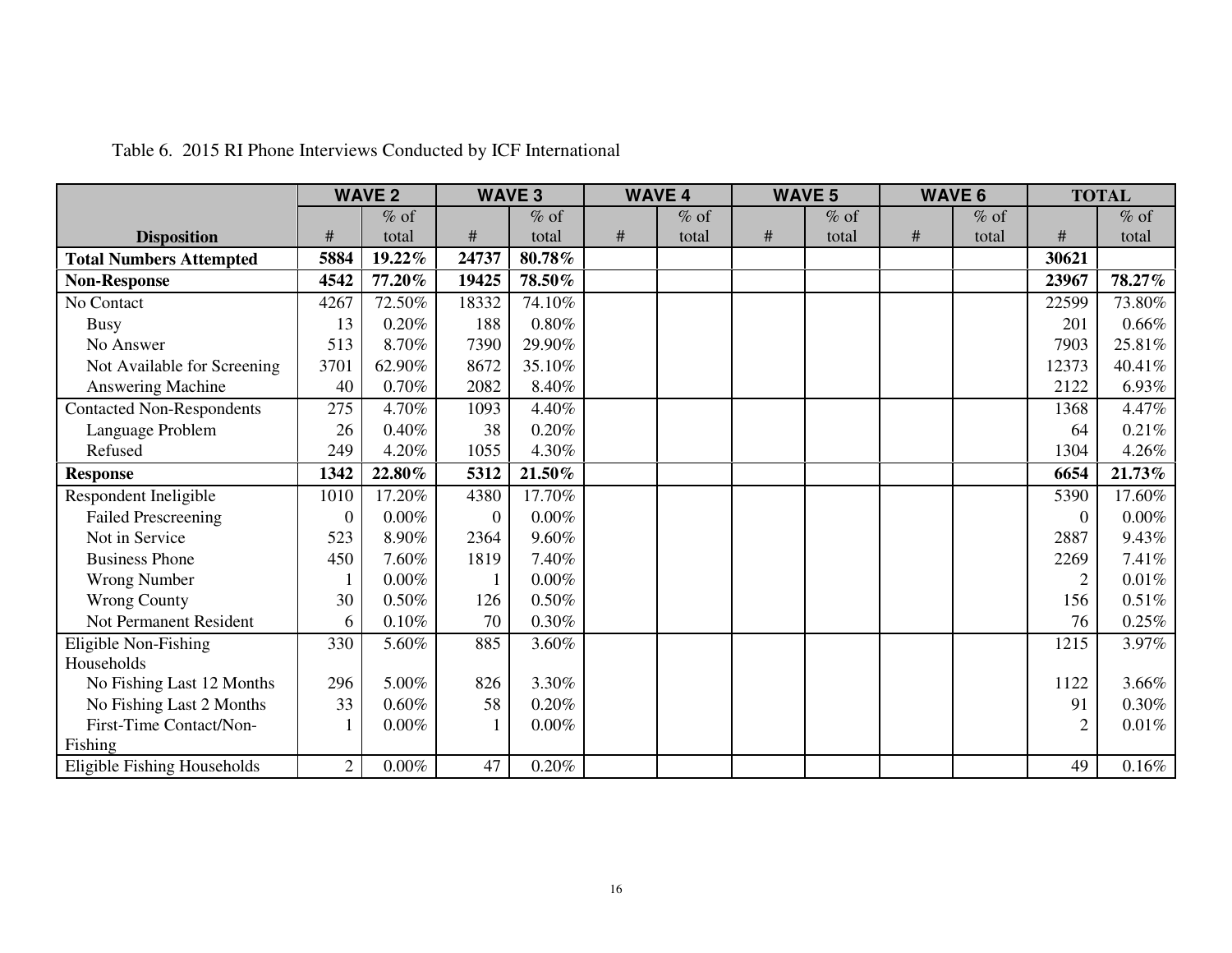| <b>Months</b>          | <b>Total</b><br><b>Interviews</b> | <b>Successful</b><br><b>Interviews</b> | <b>Refused</b><br><b>Interviews</b> | Percent<br><b>Refused</b> |
|------------------------|-----------------------------------|----------------------------------------|-------------------------------------|---------------------------|
| 2010                   |                                   |                                        |                                     |                           |
| March - April          | 55                                | 46                                     | 9                                   | 16.40%                    |
| $May - June$           | 503                               | 395                                    | 108                                 | 21.50%                    |
| July - August          | 942                               | 527                                    | 415                                 | 44.00%                    |
| September -<br>October | 646                               | 432                                    | 214                                 | 33.10%                    |
| November -<br>December | 154                               | 100                                    | 54                                  | 35.10%                    |
| <b>Totals</b>          | 2300                              | 1500                                   | 800                                 | 34.80%                    |
| 2011                   |                                   |                                        |                                     |                           |
| March - April          | 46                                | 35                                     | 11                                  | 23.91%                    |
| $May - June$           | 358                               | 273                                    | 85                                  | 23.74%                    |
| July - August          | 554                               | 428                                    | 126                                 | 22.74%                    |
| September -<br>October | 426                               | 323                                    | 103                                 | 24.18%                    |
| November -<br>December | 204                               | 163                                    | 41                                  | 20.10%                    |
| <b>Totals</b>          | 1588                              | 1222                                   | 366                                 | 23.05%                    |
| 2012                   |                                   |                                        |                                     |                           |
| March - April          | 79                                | 65                                     | 14                                  | 17.72%                    |
| $May - June$           | 364                               | 285                                    | 79                                  | 21.70%                    |
| July - August          | 935                               | 716                                    | 219                                 | 23.42%                    |
| September -<br>October | 761                               | 598                                    | 163                                 | 21.42%                    |
| November -<br>December | 147                               | 124                                    | 23                                  | 15.65%                    |
| <b>Totals</b>          | 2286                              | 1788                                   | 498                                 | 21.78%                    |
| 2013                   |                                   |                                        |                                     |                           |
| March - April          | 6                                 | 6                                      | $\overline{0}$                      | $0.00\%$                  |
| $May - June$           | 391                               | 285                                    | 106                                 | 27.11%                    |
| July - August          | 1154                              | 1022                                   | 132                                 | 11.44%                    |
| September -<br>October | 525                               | 496                                    | 29                                  | 5.22%                     |
| November -<br>December | 115                               | 112                                    | 3                                   | 2.61%                     |
| <b>Totals</b>          | 2191                              | 1921                                   | 270                                 | 14.06%                    |
| 2014                   |                                   |                                        |                                     |                           |

Table 7. 2010 – 2014 RI Intercept Interviews Conducted by RTI International.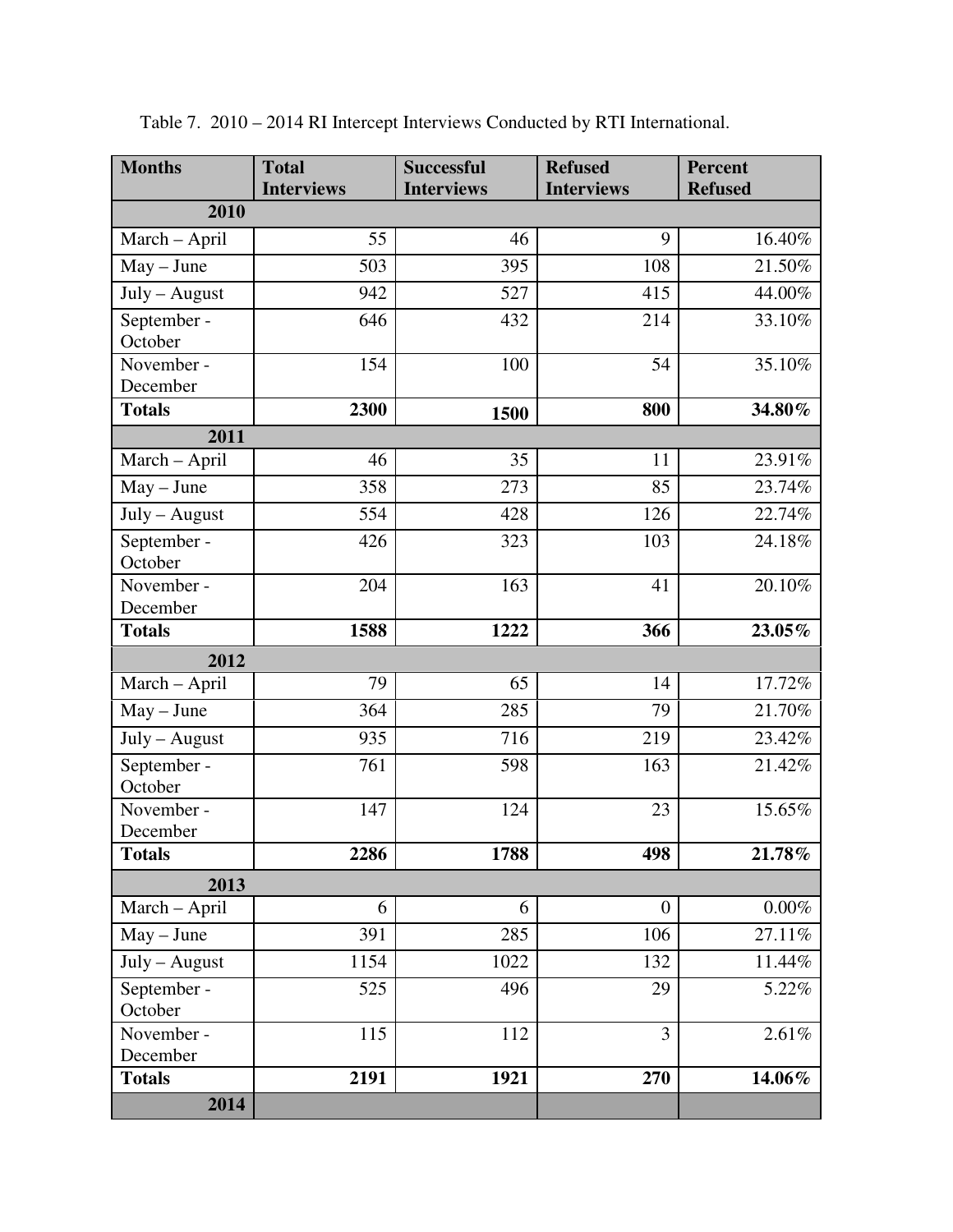| March - April   | 12   |      |     | 8.33%  |
|-----------------|------|------|-----|--------|
| $May - June$    | 817  | 624  | 193 | 23.62% |
| $July - August$ | 1641 | 1167 | 474 | 28.88% |
| September -     | 870  | 672  | 198 | 22.76% |
| October         |      |      |     |        |
| November-       | 26   | 22   | 4   | 15.38% |
| December        |      |      |     |        |
| <b>Totals</b>   | 3366 | 2496 | 870 | 25.85% |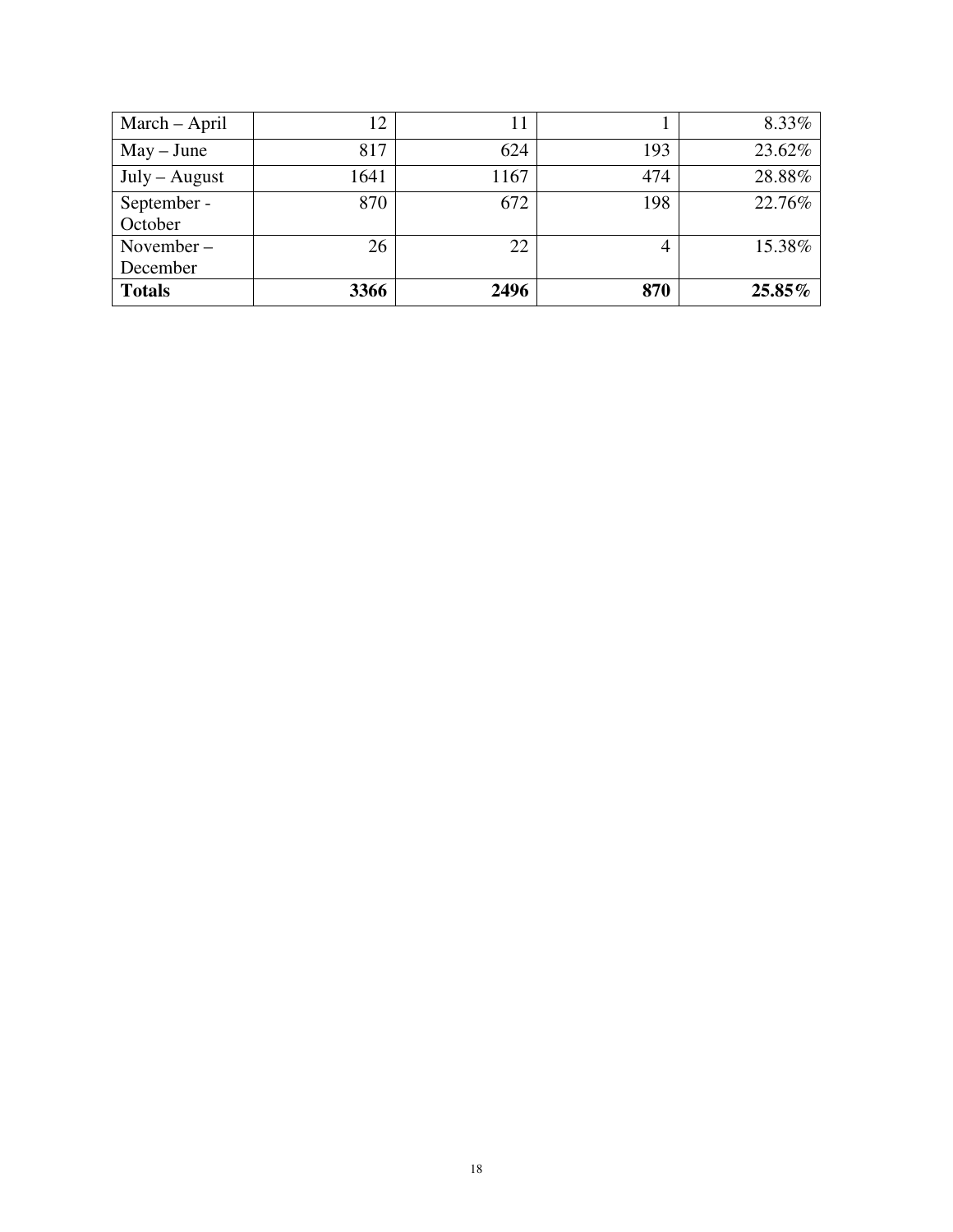#### **IV. Issues & Initiatives**

#### **a. Increasing the Number of Local Vendors**

 Although the internet remains the most convenient means for obtaining a license for most people, it is apparent that a portion of the population continues to prefer to obtain a license, in-person, at a local store or shop. Such individuals may either not have, or not be comfortable using, a home computer and printer. Or they may have the need to pay for their license using cash, instead of a debit or credit card.

To date, there are twenty-five local vendors authorized to issue licenses at their places of business. This is up from just seven vendors at the start of the 2011 fishing season. The locations of the twenty-five vendors cover the major population areas of Rhode Island, including Block Island. Increasing the number of vendors should remain a top priority, since adding more vendors to the program will make it easier for more people to get their licenses, thereby enhancing compliance.

The Division applied for and was awarded a grant from the Atlantic States Marine Fisheries Commission to administer a vendor-incentive program. The program has been up and running since 2011. Pursuant to the program, the Division loans computers and printers to any establishment that agrees to vend licenses for a period of five years. The Division has enough funds to provide equipment for up to 50 vendors. This grant ends in November of 2015. The Division will continue to distribute computers as long as supplies last.

#### **b. Developing Regulations for the License Program**

In 2010 the Division developed and enacted comprehensive regulations for the recreational license program. The regulations largely codify the key statutory provisions governing the license program. The Division tracks recreational fishing issues and strives to keep pace with advances in technology as it pertains to fishing licenses and will amend regulations if needed to address current issues. At this time no new regulations are proposed.

#### **c. Meeting with the Recreational Saltwater License Study Group**

 The Division plans to continue meeting annually with the Recreational Saltwater License Study Group. This ad-hoc group worked closely with the Division on the development of the original saltwater recreational license bill. The purpose of these annual meetings is to review and get input on the status of the overall license program, as well as the draft budget for the saltwater license restricted receipt account. These meetings are in addition to, not in lieu of, the Council and public comment processes set forth by the license statute.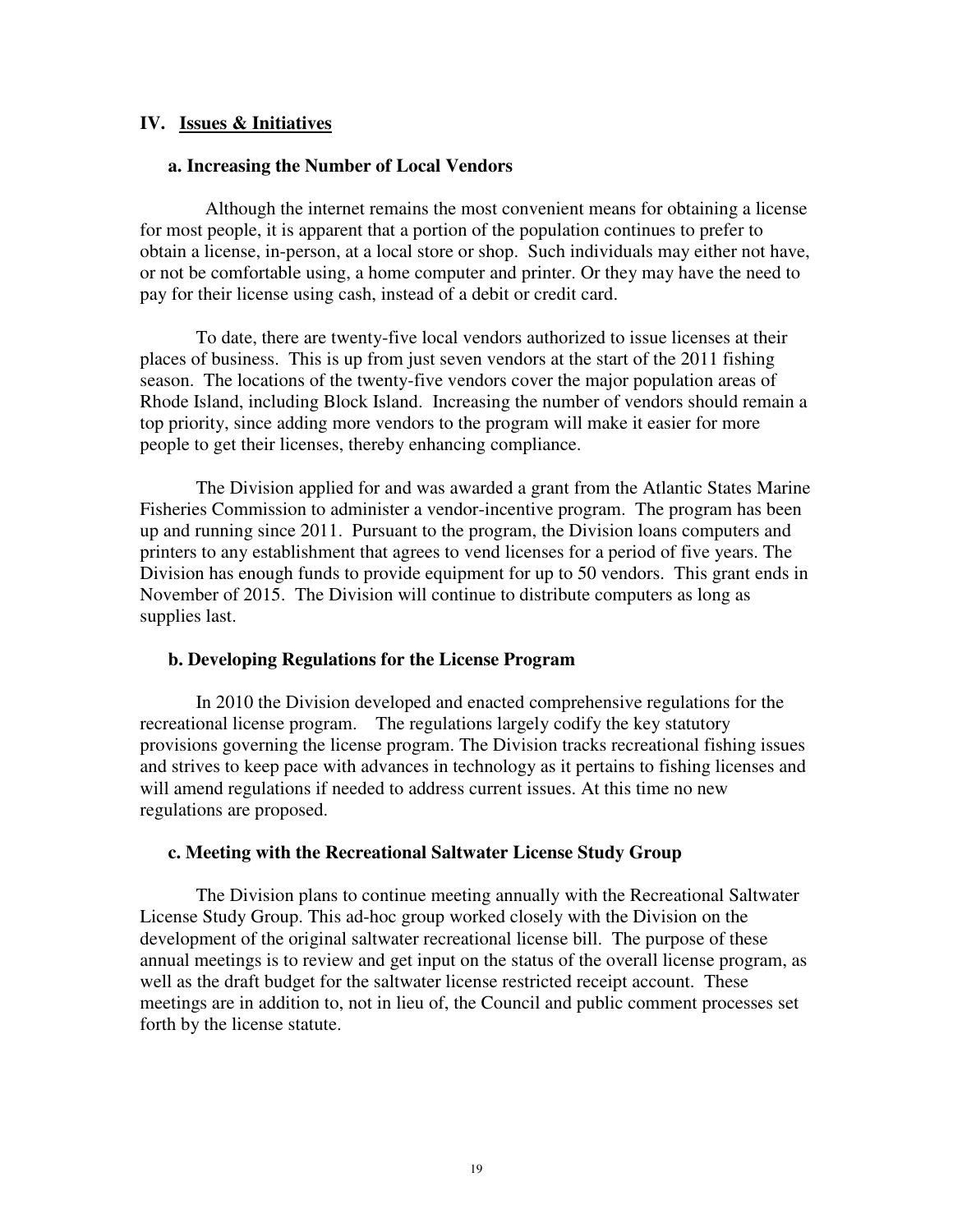#### **d. Addressing Additional Options for Obtaining Licenses**

Although the internet and the increasing number of local vendors throughout the State offer convenient opportunities for anglers and spear fishers to obtain a license, it is recognized that there are still a large number of people who either do not own a computer and printer or do not have a convenient means of accessing a local library or local vendor. While this constituency may be a minority, it constitutes a meaningful portion of the recreational fishing community in Rhode Island. If too many people perceive the process of obtaining a license as too difficult or inconvenient, it may have the effect of turning people away from fishing, which is clearly counter to the spirit and intent of the license program. The Division is open to exploring options to make it easier for people to obtain a license, e.g., mail-in or call-in options. However, the additional costs for administering such options would have to be assessed and budgeted. There are no proposals for development of additional options to obtain a fishing license at this time.

#### **e. Allowing Volunteer Contributions to the Restricted Receipt Account**

It has been suggested that some anglers and spear fishers would welcome the opportunity to make an additional, voluntarily contribution to the restricted receipt account associated with the license program at the time they purchase their license. It is unclear whether this could be done without additional statutory authority, but if there is enough interest in the part of the Rhode Island recreational fishing community to pursue the initiative, it can be pursued. Examples of voluntary methods for contribution include license plate programs and elections on state tax forms. There are no proposals to develop additional means of acquiring voluntary contributions at this time.

#### **f. Streamlining the Online License Renewal Process**

The Division has continued to coordinate with RII in an effort to streamline the renewal process, namely, by having prior contact information recalled and re-inserted, with an onus on the licensee to verify that it is up-to-date and accurate. Phone numbers remain an important data field, the system still requires phone numbers to be re-entered every year, to help ensure that they are up-to-date and accurate. The future of MRIP's methods is still unclear and will likely shift to a mail based survey. This change will make the address of the applicant the key data element. It is unclear if the telephone number will become self-populated from previous license data after the switch is made to the mail survey, it will still be required.

#### **g. Compliance**

As mentioned above the number of licenses issued for the past three years has plateaued at approximately 42,000. Estimates for the number of potential licenses have proven to be highly unreliable; it can be assumed that the past three years are more representative of future license sales. It is important to know how closely the number of license tracks the actual number of anglers in order to assess the effectiveness of the saltwater license program. RIDEM Division of Law Enforcement (DLE) conducts field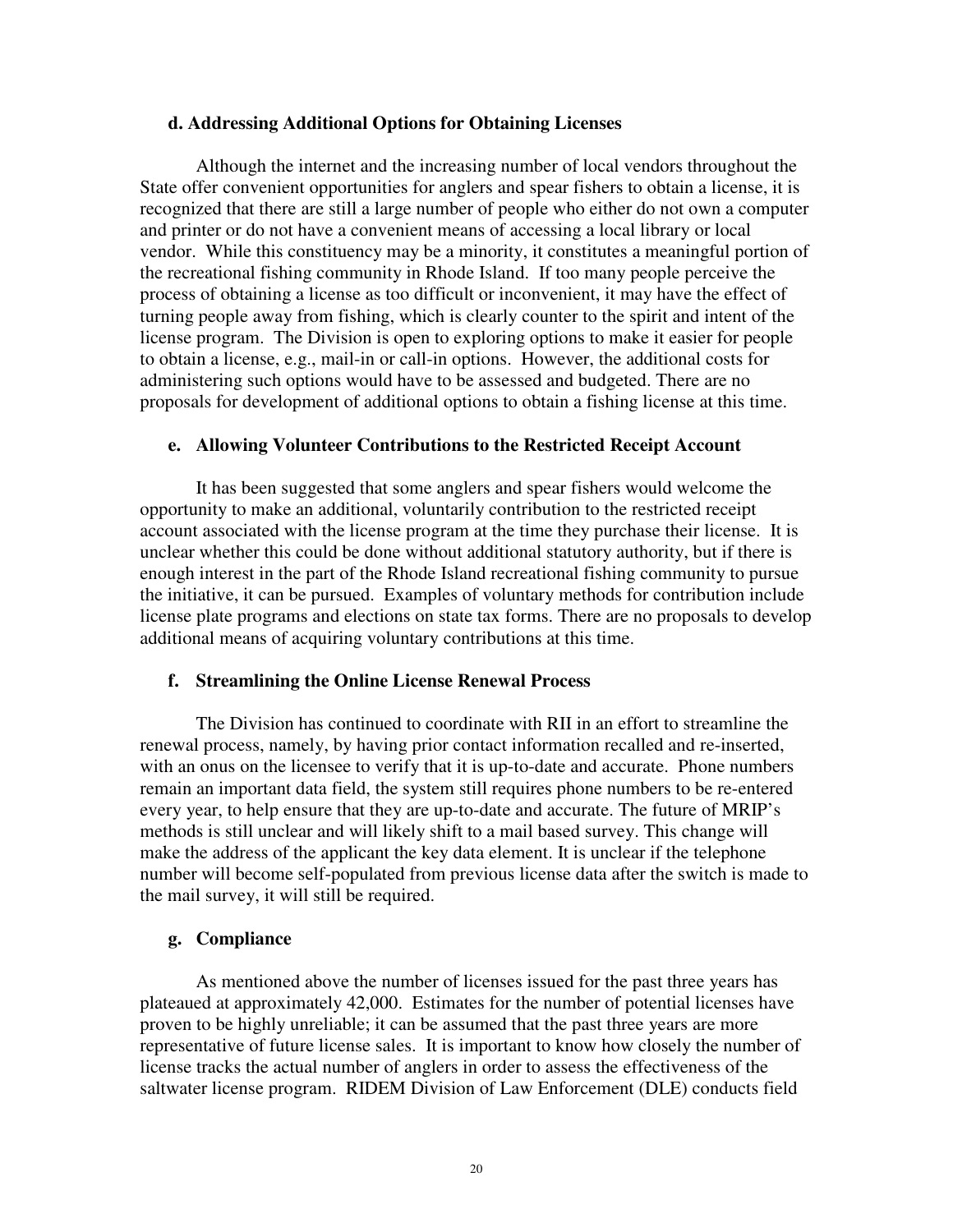checks of the recreational license to ensure compliance with the saltwater license requirement with good results. In 2014, they conducted 1,161 recreational saltwater license checks resulting in 60 citations and 120 warnings of noncompliance. These results indicate an approximate 85% compliance rate with the saltwater license program. DLE states that this is similar to rates seen by other regional law enforcement agencies. While 85% is a good compliance rate it still remains necessary to promote a high level of awareness to the saltwater license program to keep noncompliance in check and foster steady participation with the program in the future.

The Division will continue working to increase compliance as well as prevent license sales from eroding. Several ideas provided by the Saltwater Recreational License advisory group will be pursued to this end. The Division collects email addresses from license applicants; these email addresses will be used in the future to send an electronic reminder to renew their licenses annually. It is generally accepted that the frequent recreational angler is aware of the recreational license requirement; a lack of compliance likely exists in the casual angling population. To address this compliance gap the Division expanded its distribution of its saltwater fishing magazine to more diverse locations such as popular tourist hotels and attractions. Additionally, the Division will reach out to the office of Boating Registration to include a reminder to get a fishing license and link to www.saltwater.ri.gov on boating registration forms.

## **V. Expenditures and Budget**

## **a. Preface**

As noted previously, in accordance with the provisions of the RIGL Chapter 20- 2.2, all funds from the saltwater license fees are deposited into a restricted receipt account that can only be used for the purposes list below.

- Administering and enforcing the Rhode Island license program;
- Managing Rhode Island's marine recreational fisheries, with particular reference to improving state-based recreational fishery catch and effort statistics and stock assessments; and
- Enhancing recreational fishing opportunities in the State.

It is important to note that this account does not need to be spent down every year. License revenue that is not spent remains in the account and is available for projects the following year and into the future. If designated funds are not spent in any given category they are kept in that category for the next budget cycle.

 The Division undertakes a range of programs that address and support recreational fishing interests in Rhode Island. These programs are largely funded via a federal grant administered by the US Fish & Wildlife Service's Sport Fish Restoration (SFR) Program. The SFR Program is derived from excise taxes on fishing and boating equipment, and is structured as a user-pay/user-benefit program. The SFR program is the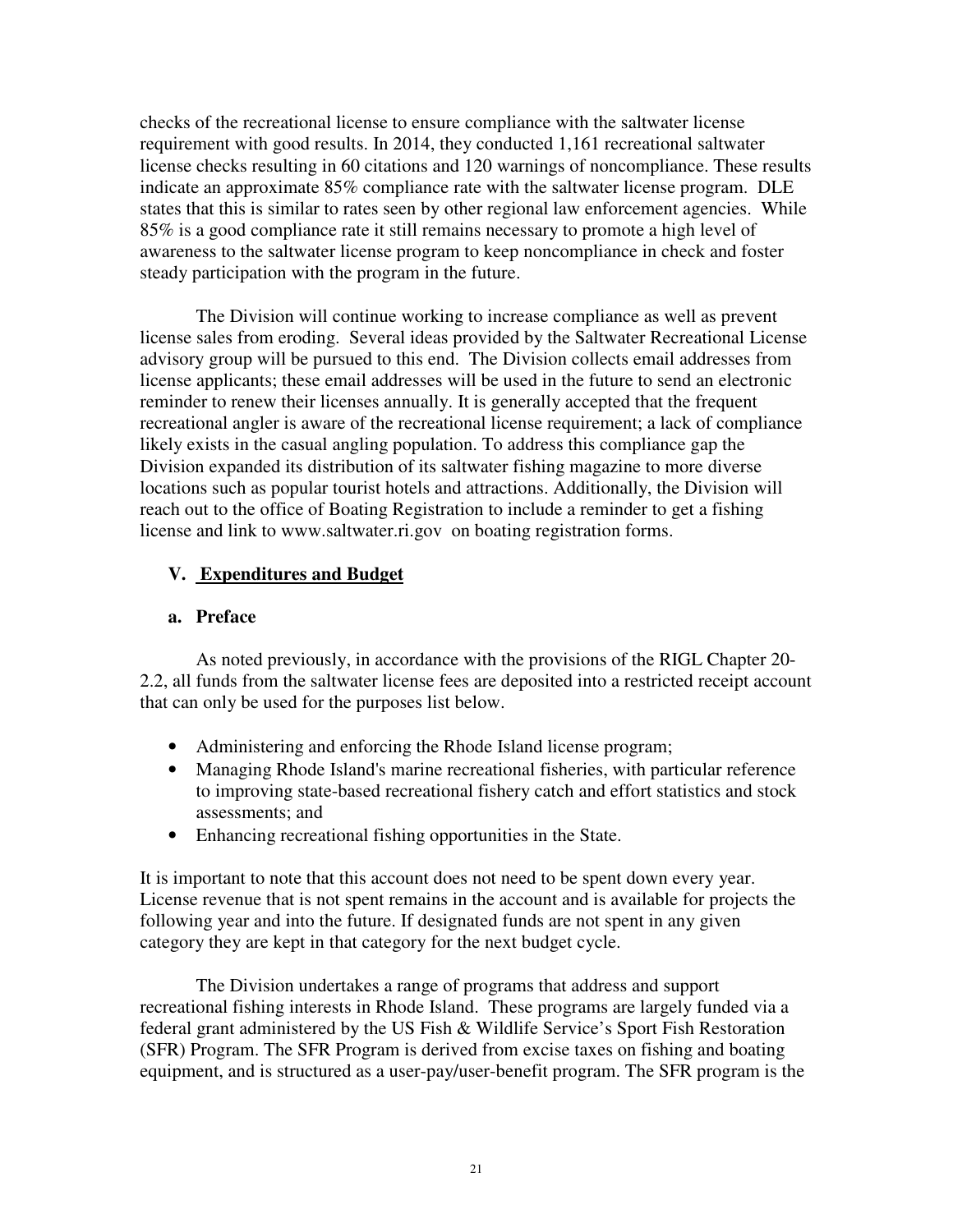primary source of funding for recreational fishing programs in Rhode Island, providing some \$2 million annually. SFR grants require a 25 percent non-federal match.

The primary RIDEM programs pertaining to recreational fishing fall into the following general categories:

- Fish stock assessments
- Recreational catch and effort estimates
- Management programs and regulations
- Boating and fishing access
- Artificial reefs and habitat protection/enhancement
- Public information, outreach, and education
- Enforcement

In developing annual budgets for the recreational saltwater license account, RIDEM draws upon the following guidelines: projects must be consistent with the licensing statute; address the needs and interests of the recreational fishing community in Rhode Island; and maximize opportunities and benefits by leveraging federal SFR funds whenever possible.

## **b. FY15 Expenditures**

During the 2015 fiscal year, a total of \$209,433 was spent on the Rhode Island Marine Recreational Fishing Program (Table 8). This amount is down from the \$298,397 expended in FY2014 Of that total:

- \$113,915 was used for personnel and equipment costs in support of the Division's finfish surveys for stock assessments;
- \$33,133 was used for the management of the Marine Recreational Fisheries Program;
- \$7,141 was used to support the Division's boating/fishing access site maintenance program;
- \$15,933 was spent on major repairs to Bold Point and Oakland Beach boat ramps;
- \$4,321 was used for public education, information, and outreach, including production of the second annual Rhode Island Recreational Saltwater Fishing Guide; and
- \$35,000 was used for the purchase of additional MRIP intercept interviews.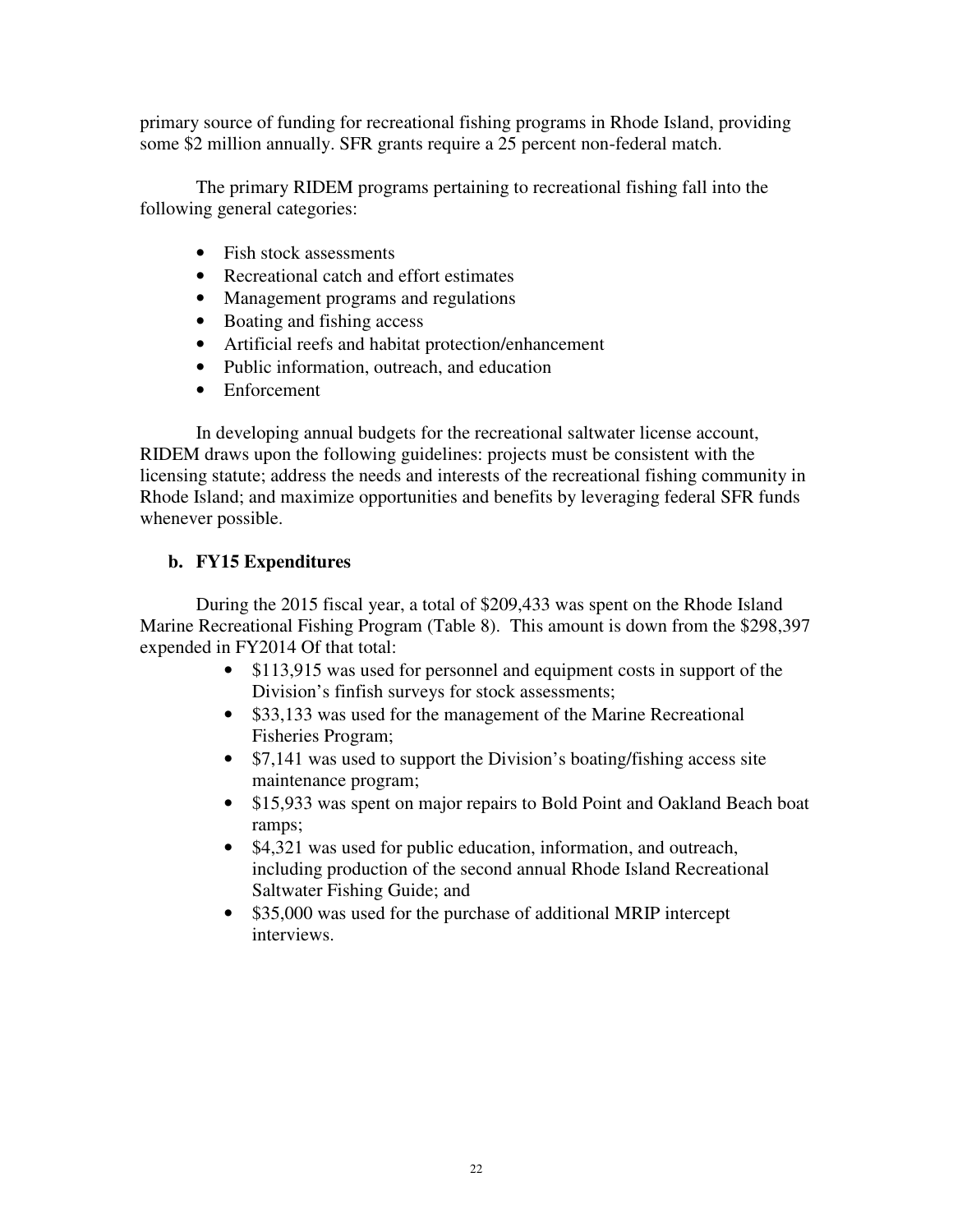| Category                                             | <b>FY14</b>  | <b>FY15</b> | <b>FY 15</b> | <b>FY15</b>     | <b>FY15</b> |
|------------------------------------------------------|--------------|-------------|--------------|-----------------|-------------|
|                                                      | Carryover    | Revenue     | Available    | <b>Budgeted</b> | Expended    |
| Enhanced                                             | \$177,675    |             |              |                 |             |
| <b>MRIP</b> Data<br>Collection                       |              | \$27,887    | \$205,562    | \$24,000        | \$35,000    |
| Boating/Fishing<br>Access I                          | \$42,964     | \$37,182    | \$80,146     | \$75,000        | \$15,933    |
| Boating/Fishing<br>Access II                         | \$2,756      | \$18,591    | \$21,347     | \$18,000        | \$7,141     |
| <b>Rec Fisheries</b><br>Support                      | \$30,919     | \$18,591    | \$49,510     | \$27,000        | \$33,133    |
| <b>Fish Stock</b><br>Assessment<br>Support           | $(\$48,308)$ | \$65,069    | \$16,761     | \$105,450       | \$113,915   |
| <b>Artificial Reef</b>                               | \$7,389      | \$9,296     | \$16,685     | \$0             | \$0         |
| Public<br>Education,<br>Information,<br>and Outreach | \$29,934     | \$9,296     | \$39,230     | \$5,000         | \$4,321     |
| <b>TOTAL</b>                                         | \$243,329    | \$185,911   | \$429,240    | \$254,450       | \$209,433   |

Table 8. FY2015 Recreational Saltwater License Program budget.

## **c. FY15 Budget**

The budget for FY2016 is described in Table 9. It is anticipated that the restricted receipt account will receive another \$180,000 from FY15 license sales, and the proposed FY15 Programmatic Budget, as set forth below, is based on that amount. In the interest of going forward with a more balanced budget, enhanced MRIP data collection and Public Education, Information and Outreach categories will not receive any revenue for FY2016. The expenditures in these account categories will still be actively budget, the expenses will be draw from the current existing balance in the account. This will allow over drawn categories to recover.

Table 9. FY2016 Recreational Saltwater License Program budget.

| Category         | <b>FY15</b> | <b>FY16</b> | <b>FY16</b> | <b>FY16</b>     | <b>FY16</b> |
|------------------|-------------|-------------|-------------|-----------------|-------------|
|                  | Carryover   | Revenue     | Available   | <b>Budgeted</b> | Expended    |
| Enhanced         |             |             |             |                 |             |
| <b>MRIP</b> Data | \$170,562   | \$0         | \$170,562   | \$24,000        |             |
| Collection       |             |             |             |                 |             |
| Boating/Fishing  | \$64,213    | \$36,000    | \$100,213   | \$75,000        |             |
| Access I         |             |             |             |                 |             |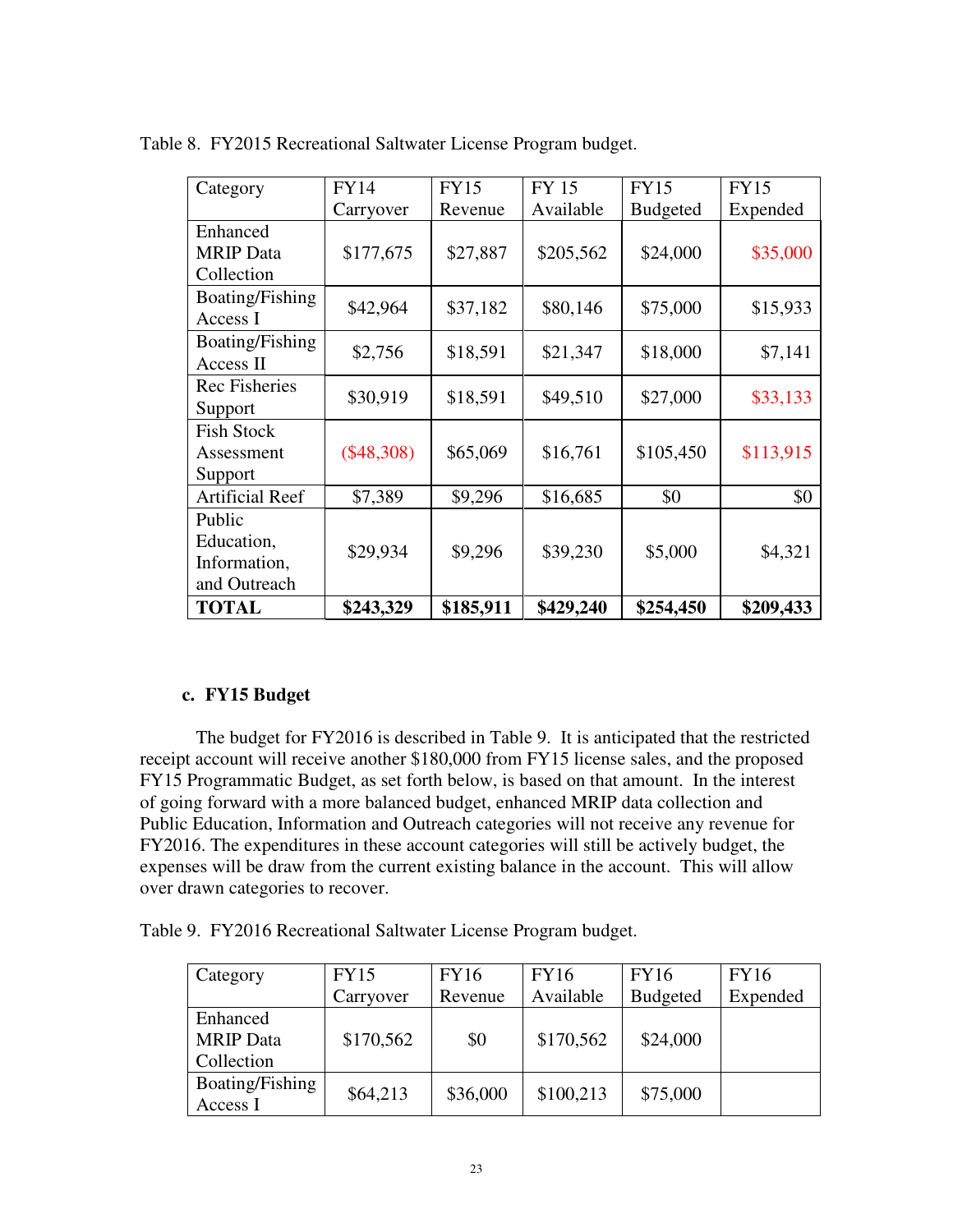| Boating/Fishing<br>Access II                         | \$14,206     | \$18,000  | \$32,206  | \$18,000  |  |
|------------------------------------------------------|--------------|-----------|-----------|-----------|--|
| Rec Fisheries<br>Support                             | \$16,377     | \$18,000  | \$34,377  | \$30,000  |  |
| <b>Fish Stock</b><br>Assessment<br>Support           | $(\$97,154)$ | \$108,000 | \$10,846  | \$105,450 |  |
| <b>Artificial Reef</b>                               | \$16,685     | \$0       | \$16,685  | \$0       |  |
| Public<br>Education,<br>Information,<br>and Outreach | \$34,909     | \$0       | \$34,909  | \$5,000   |  |
| <b>TOTAL</b>                                         | \$219,807    | \$180,000 | \$399,807 | \$257,450 |  |

#### **1. Enhanced MRIP Data Collection (\$24,000)**

*Proposal*. Continue to expand the recreational catch and effort data collection program for Rhode Island (under the MRIP sampling umbrella) by providing funding for add-on intercept surveys to increase the overall precision of the State-based estimates and better enable mode-specific (e.g., shore-based) estimates. The \$24,000 investment will leverage an additional \$72,000 in federal (SFR) funds to provide \$96,000 in total programmatic benefits. The \$96,000 will allow the Division to continue ordering additional add-on interviews from the APAIS contractor (RTI) in the short term until the transition to the Division's running of the program. There will be 85 total; 40 for private/rental mode, 40 for shore mode, and 5 for Party/Charter mode per calendar year.

When the transition of the APAIS occurs the Division will hire additional seasonal interviewers during the high fishing months to collect more interviews. These employees will be in addition to the base number of interviewers to be hired with federal funding by the Division to conduct the survey. This significant change in doing business makes the additional interviewers the method of adding extra interviews. The ACCSP recreational technical committee, which is providing oversight for the state takeover of the shore based interviews, estimates that a single interviewer represents 20 shifts (shift  $=$ 6 hours) dedicated to interviews per month. By this logic hiring two additional seasonal interviewers should effectively add on approximately 240 shifts. This year as in the past, the Division has purchased 85 additional interviews from the contractor. Although it is unclear what the average number of interviews per shift will be, even if it is as low as one per shift, it will increase the number of interviews almost three fold. Hiring interviewers directly will not only increases the number of add on interviews but will also be less expensive.

*Rationale*. The MRIP program is the major source for marine recreational catch and effort fishing assessments. Data collected via the program is used to estimate catch (landings and discards) and effort by species/state/mode/wave. Estimates of catch and effort are used to develop status of the stock for all species, including striped bass,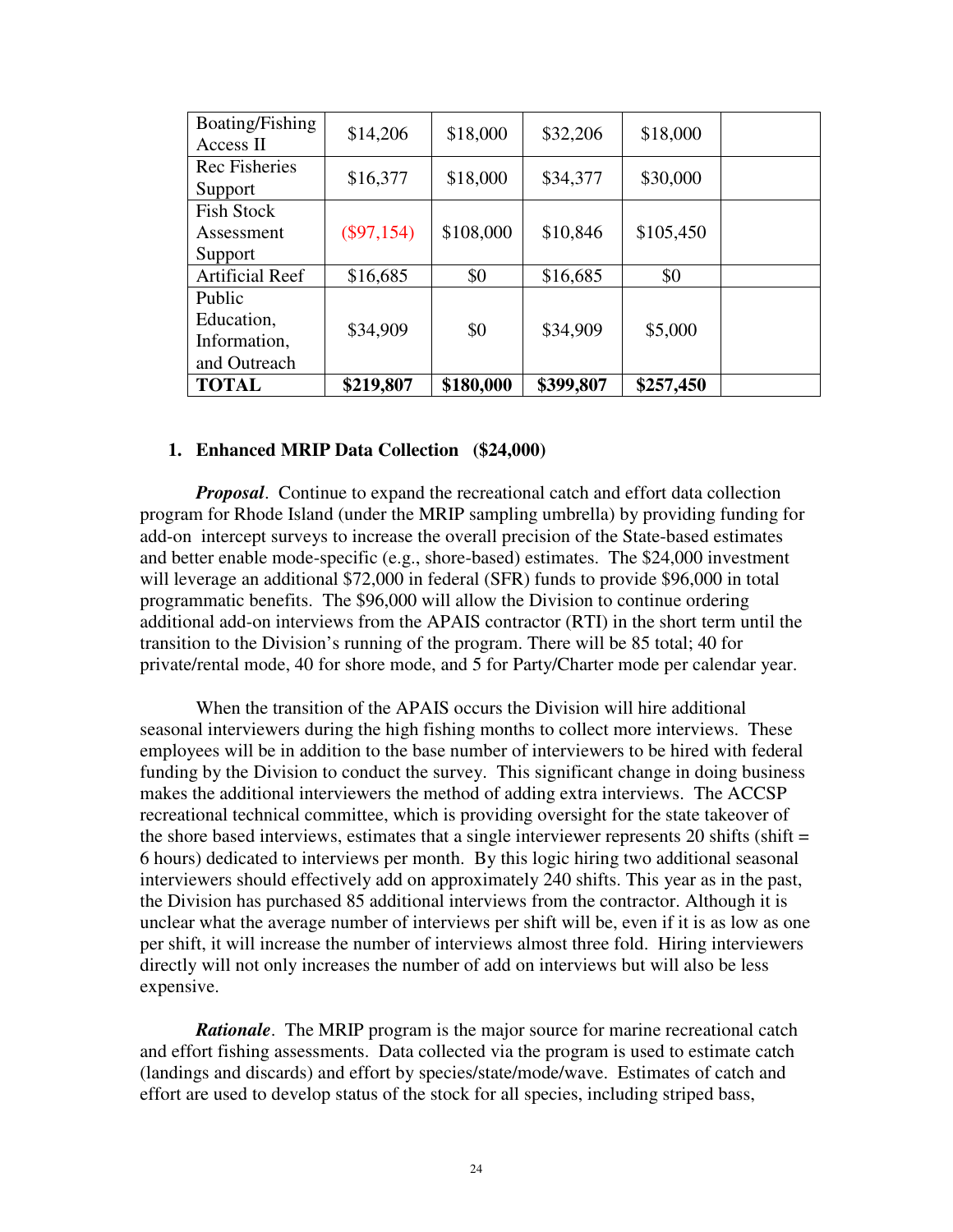summer flounder, scup, tautog, bluefish, winter flounder, cod, black sea bass, and weakfish. In addition, indices of abundance using catch per unit of effort are incorporated into age-structured models to track abundance in comparison to other fisheries independent surveys. Estimates of catch and effort are quite variable due to sampling levels, which are directly correlated to the level of funding for each survey.

 The marine recreational catch and effort fishing assessments yield fishery dependent information which, coupled with the fishery independent trawl and seine surveys, serve as the basis for marine recreational fishing regulations. The accuracy and fairness of recreational fishing regulations is directly related to the quality and precision of the assessments. Better accuracy and precision will lead to a better understanding of fishing activities by mode. This information is paramount if the Division is to pursue mode splits such as differential regulations for shore-based fishermen versus boat-based fishermen. Mode specific regulations require adequate survey and sampling of the two modes to enable relatively precise estimates of respective catch and effort.

It is unclear as to how the transition to a state run recreational sampling program will affect the number of interviews. The proposed enhanced data collection initiative will continue to attempt to maintain sampling to prior levels (2002-2005). An assessment of how many added interviews are derived by the hiring of additional interviewers will be conducted at the end of the year to determine whether the number of additional hires is sufficient to acquire the desired interviews. Additional interviews combined with perceived benefits of a state run recreational sampling program should help to significantly boost the quality and accuracy of the data used to assess Rhode Island's marine recreational fisheries.

#### **2. Boating/Fishing Access I (\$75,000)**

*Proposal*. Improvements to Goddard State Park Boat Ramp

*Rationale*. The ramp at Goddard State Park is one of the most popular and important ramps in western Narragansett Bay, providing direct access to lots of great fishing and boating. The ramp is heavily utilized and in need of rehabilitation.

 The Goddard State Park ramp ranks high on the Division's list of priority boating/fishing access sites in need of upgrade or improvement, and is a worthy candidate for funding via the license fee account. In addition to the Goddard State Park ramp, the fishing pier at Rocky Point, will also benefit from recreational licensing fees once that project starts. Other minor projects can be funded from this category when the need arises. In FY2015 funds from this category were used to make emergency repairs to the Bold Point and Oakland Beach boat ramps where a safety issue had to be addressed. Using \$75,000 in licensing to leverage \$225,000 in SFR funds frees up \$300,000 to be used on these selected projects expediting the public access program as a whole.

#### **3. Boating/Fishing Access II (\$18,000)**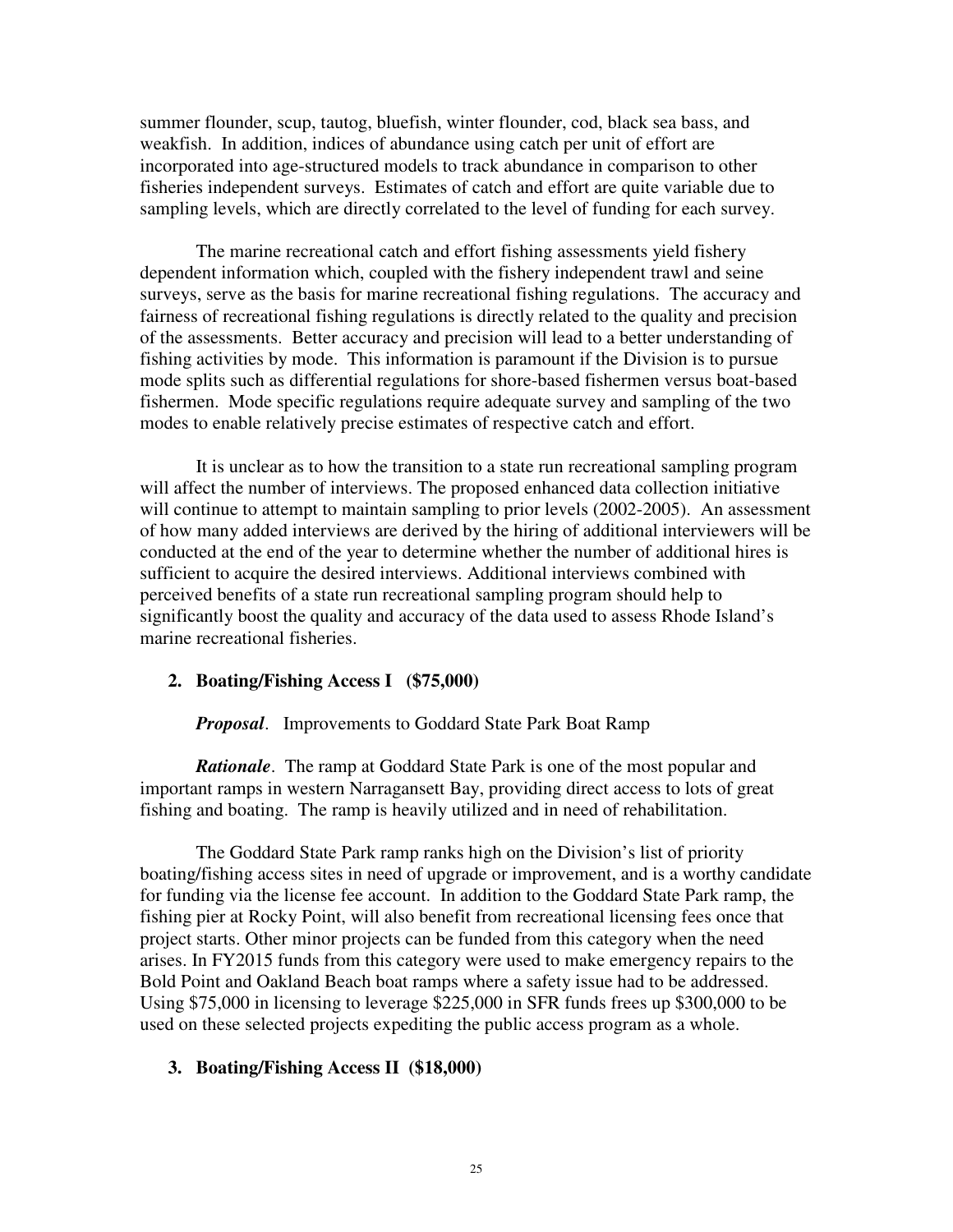*Proposal.* Continue to support the Division's boating/fishing access site maintenance program. The \$18,000 investment will leverage an additional \$54,000 in federal (SFR) funds to provide \$72,000 in total programmatic benefits.

*Rationale.* The Division is responsible for maintaining 60 state-owned and operated boating/ fishing access sites used by an estimated 28,000 boats that are less than 24 feet in length. In order to foster compliance and repeat participation in the recreational saltwater license program, it is as important to keep our public access points clean and functional as it is to build new ones. The Division lacks adequate resources to undertake all of the work that's needed to maintain these sites on a regular basis. The allocation of these funds from the license fee account, leveraged with federal funds, supports the Division's ability to properly maintain state-owned boating/fishing access sites throughout Rhode Island.

## **4. Recreational Fisheries Management Support (\$30,000)**

*Proposal.* Continue to provide staff time, equivalent to a full-time employee (FTE), for the Division's Recreational Marine Fisheries Program. Staff will coordinate a range of projects and activities that relate directly to priority marine recreational fishing issues. The \$30,000 investment will leverage an additional \$90,000 in federal (SFR) funds to provide \$120,000 in total programmatic benefits.

*Rationale*. In the past, the Division has never had staff time completely dedicated to marine recreational fishing programs. In 2012, the Division hired a fulltime staff person dedicated to RI's marine recreational fisheries program and proposes maintaining an FTE equivalent to focus on the following issues:

- Coordinating the overall license program, in concert with Rhode Island Interactive and local vendors; and serving as the conduit for data management between the program and NOAA Fisheries, pursuant to the Division's MOU with NOAA Fisheries.
- Coordinating recreational fishing assessments; implementing the scheduled RIDFW takeover of angler intercept sampling; serving on the ACCSP's Recreational Technical Committee; advancing Rhode Island's electronic reporting program.
- Coordinating the development of marine recreational fishing management programs in Rhode Island; applying recreational fishing assessments to recreational management programs; developing mode-specific recreational fishing management programs and other recreational fishing alternatives for important ASMFC-managed species.
- Serving as a principal point of contact for recreational fishing groups and organizations throughout Rhode Island.
- Assisting with the coordination of the Division's boating/fishing access program – including assessment, maintenance, and management of existing sites; pursuing grants to upgrade/improve existing sites and develop new sites;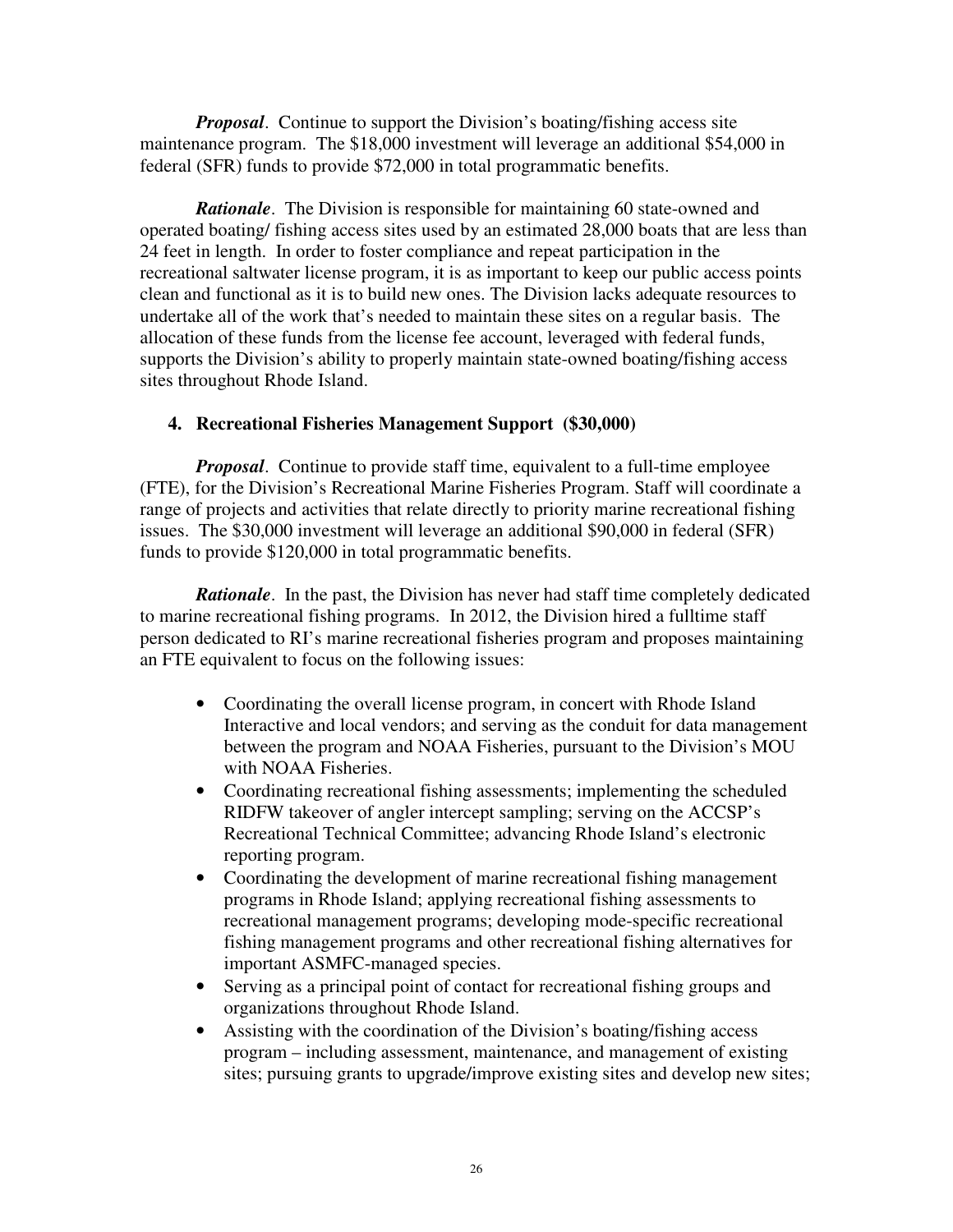and conveying information on access opportunities to the Rhode Island recreational fishing community.

• Assisting with the coordination of Rhode Island's artificial reef program.

## **5. Fish Stock Assessment Support (\$105,450)**

*Proposal.* Support the continuation of finfish stock assessment surveys of recreationally important species in Rhode Island waters. The \$105,450 investment will leverage an additional \$316,350 in federal (SFR) funds to provide \$421,800 in total programmatic benefits.

*Rationale*. The key programs funded via the federal SFR grant are the continuation of the Narragansett Bay trawl survey; the juvenile finfish seine survey conducted in the coastal ponds, and the newly developed fish pot survey. These projects are important annual finfish fisheries surveys in Rhode Island waters with long standing time series of data. In the past, these programs have been funded by the Division's federal SFR grant, and matched entirely with commercial fishing license fee revenues. Given the importance of these programs to the recreational fishing community, it stands to reason that a portion of the recreational fishing license fees should continue to cover the non-federal match requirements of the SFR grant pertaining to these projects. Project reports are submitted annually for these programs to USFWS and are available upon request.

## **6. Artificial Reef Support (\$0)**

*Proposal*. . The Division has reallocated a dedicated staff person paid from a different grant to administer this project. The project is continuing as planned and is still considered an important recreational fishing initiate. The narrative will remain in the report as it may warrant future funding.

*Rationale.* Due to public input and interest, the Division, in collaboration with The Nature Conservancy, has undertaken a 5-year artificial reef project. The project is designed to test the feasibility and performance of artificial reefs in Rhode Island waters. The main goal of the project is to determine if artificial reefs actually produce more biomass or merely attract/aggregate fish from surrounding areas. The outcome of this study will help to determine if permanent artificial reefs should be placed in Rhode Island waters. This project was initiated by recreational fishermen's requests for the placement of artificial reefs in RI, if necessary funds from the recreational saltwater license will be reallocated to fund and support the project in the event of loss of current funding.

## **7. Public Education, Information, and Outreach (\$5,000)**

*Proposal.* The \$5,000 taken from recreational license receipts will leverage an additional \$15,000 in SFR funding resulting in \$20,000 used for outreach and education pertaining to the recreational fishing license. The primary goal is to continue the annual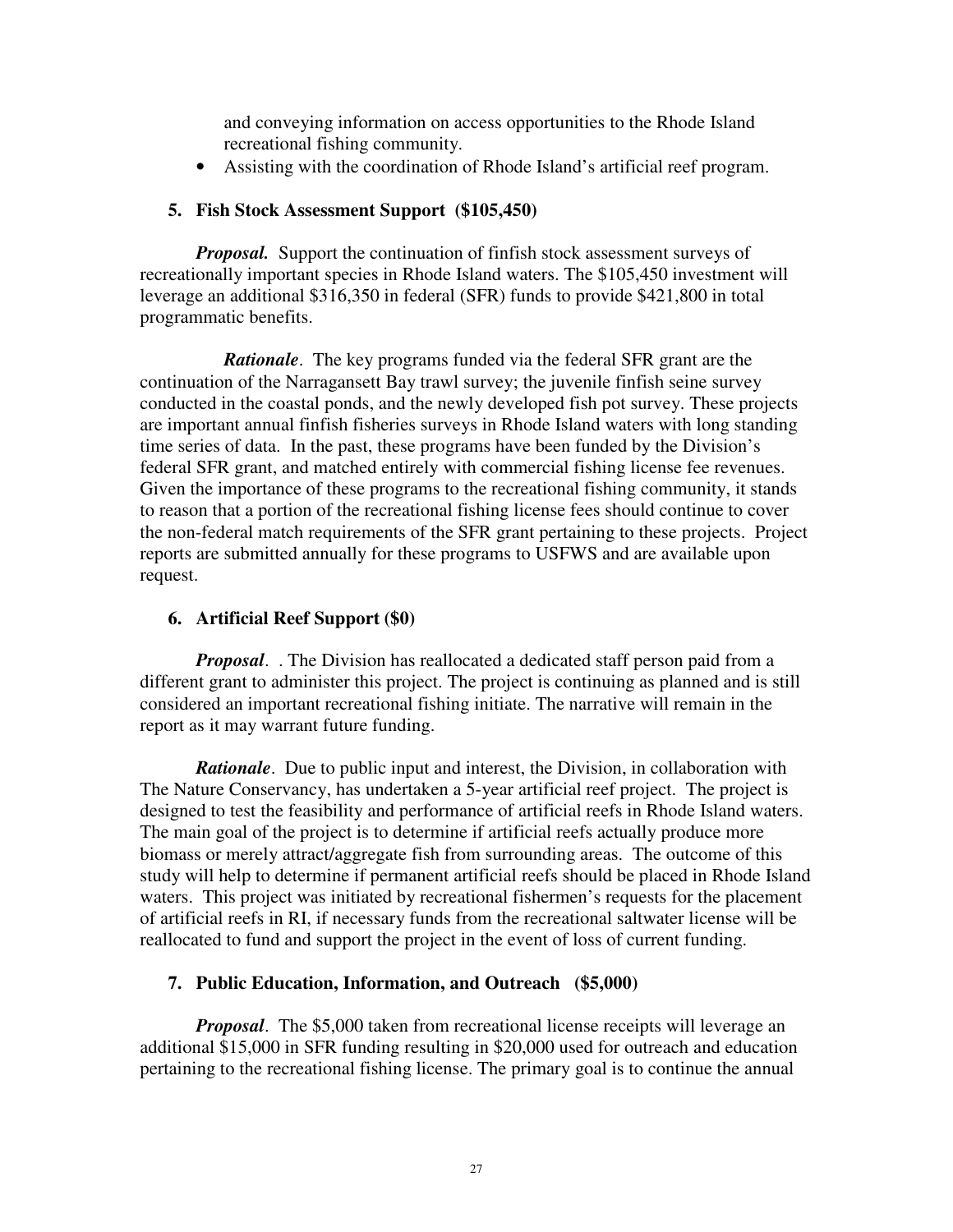one page water resistant regulation abstract and the Rhode Island Recreational Saltwater Fishing Magazine and maintain signage informing the public of the license requirement.

*Rationale*. Although compliance with the new license program has generally been good, it is clear that a number of recreational fishermen and spear fishers remain unaware of the program, not only in terms of the need to obtain a license, but also with regard to the purpose of the program and the benefits it provides to the recreational fishing community. Since the primary purpose of the license program is to develop a comprehensive database of contact information for all recreational fishermen and spear fishers, it makes sense to continue making a modest investment in public outreach, aimed at increasing awareness among the recreational fishing community regarding the license program, particularly during the summer season, thereby enhancing compliance and bolstering programmatic support.

Each year the Division published a one page regulation abstract which contains the current year's recreational fishing rules and regulations. These are printed on glossy water resistant paper and supplied to various locations throughout the state. The abstracts are heavily utilized and raise awareness and foster compliance to the current regulations.

In 2015, the Division published the third annual edition of the Rhode Island Recreational Saltwater Fishing Magazine. The publication, done in a colorful and appealing magazine style, offers a wealth of information of interest to the marine recreational fishing community in the State. The guide informs fishermen on the issues associated with the licensing program and the associated benefits. It also provides recreational fishing information as well as other issues of interest to the community, including current regulations, informative articles, and lists of local bait and tackle shops and party/charter boat services. While the Division continues to provide information to the Rhode Island recreational fishing community via the Division's website and an annual abstract that features recreational and commercial fishing regulations, the magazine enhances the Division's ability to connect with and inform recreational fishermen, and to promote recreational fishing in Rhode Island. The publication has been well-received, and so it makes sense to continue utilizing a small portion of funds from the license account to fund it annually.

## **VII. Looking Ahead to FY17**

While there is reason to believe that the license program, and associated receipts received, could grow at a modest pace over the next several years, there is no clear indication that that is likely to happen. As previously noted, the total number of licenses issued during the 2015 fiscal year was 42,350, and total revenues deposited into the license fund for the calendar year were \$186,324. *For planning purposes, the FY17 Programmatic Budget is projected to be approximately the same as FY16, i.e., \$180,000.*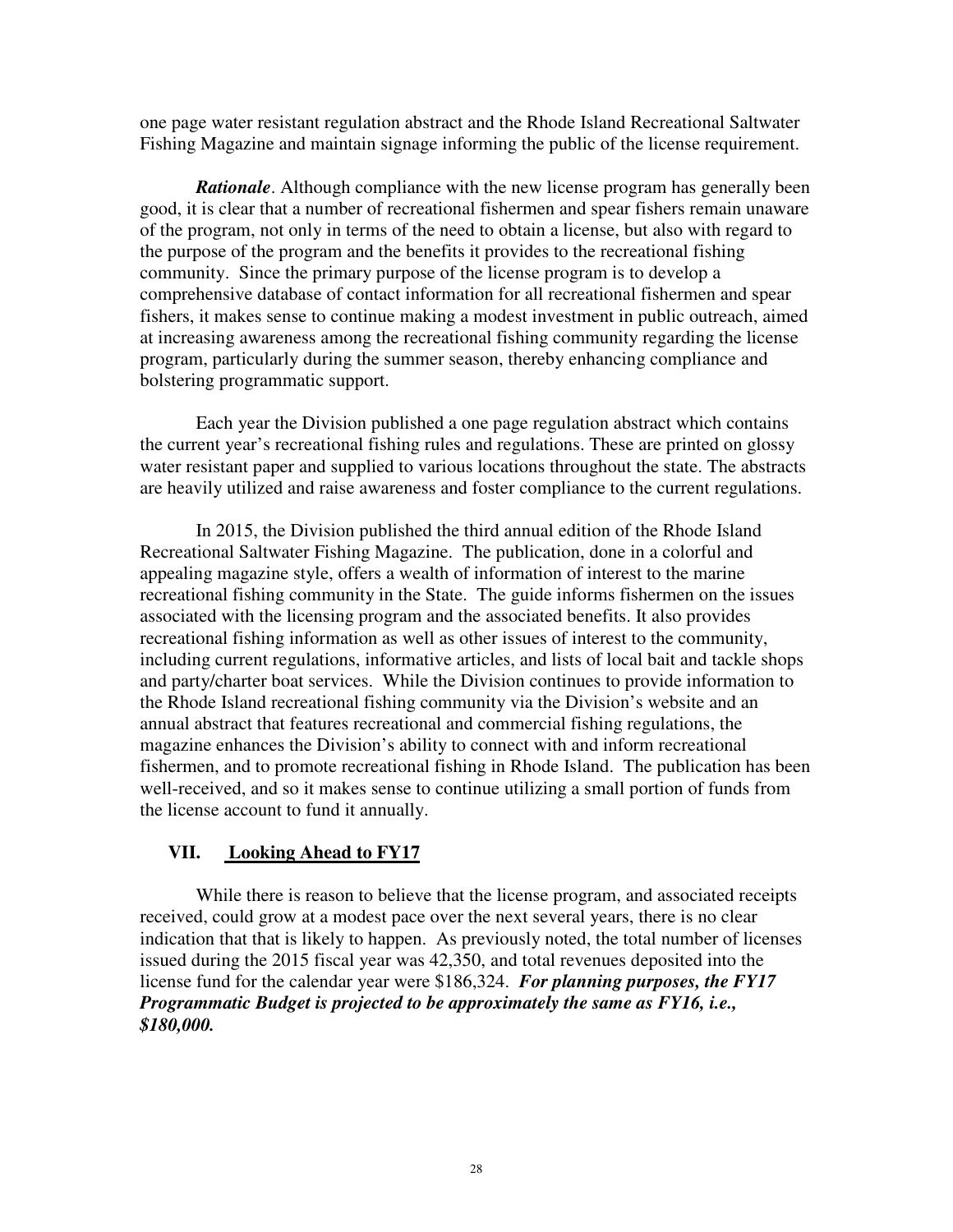

Rhode Island Marine Fisheries Council

3 Fort Wetherill Road Jamestown, Rhode Island 02835 (401) 423-1920 Fax: (401) 423-1925

**RIMFC:** Robert Ballou, *Chairman*; Richard Hittinger, *Vice Chair*; David Monti; Jeff Grant; William Mackintosh, III; Michael Rice, Ph.D.; Christopher Rein; Andy Dangelo

## **Addendum**

**to the** 

# **Rhode Island Saltwater Recreational Fishing License Program Annual Report For FY 2015**

In accordance with RIGL section 20-2.2-10, the Rhode Island Division of Fish and Wildlife (Division) presented the draft Rhode Island Saltwater Recreational License Program Annual Report for FY 2015 to the Rhode Island Marine Fisheries Council (Council) and attending members of the general public, at the Council meeting on December  $7<sup>th</sup>$ , 2015. The draft report was provided to the Council members prior to their meeting for review. The public was informed of the report via the Division's website, and email alert and asked to give comment. John Lake, Principal Biologist with the Division, presented the report to the Council. No members of the public offered any comments on the draft report. The discussion and comments between the Council and Division is found below.

- A member of the Council commented that he was satisfied that the two items brought forward by the recreational stakeholder group, of which he is a member, were incorporated into the report. The two items were for the Division to provide regular updates on boat ramp maintenance and improvements, and to clarify that unspent license fees remain in the restricted account and are available to be spent in the future.
- A member of the Council inquired about fishing access at the Stonebridge site in Portsmouth where a fence is restricting access. The issue was subsequently brought up [at the next RIDEM Boating/Access meeting] and it was determined that that part of the site is owned by RIDOT. As such, further coordination with RIDOT will be required to address the issue.
- A member of the Council was pleased that the revenue from license sales is being used to match federal funding sources, consistent with the intent of the legislation.